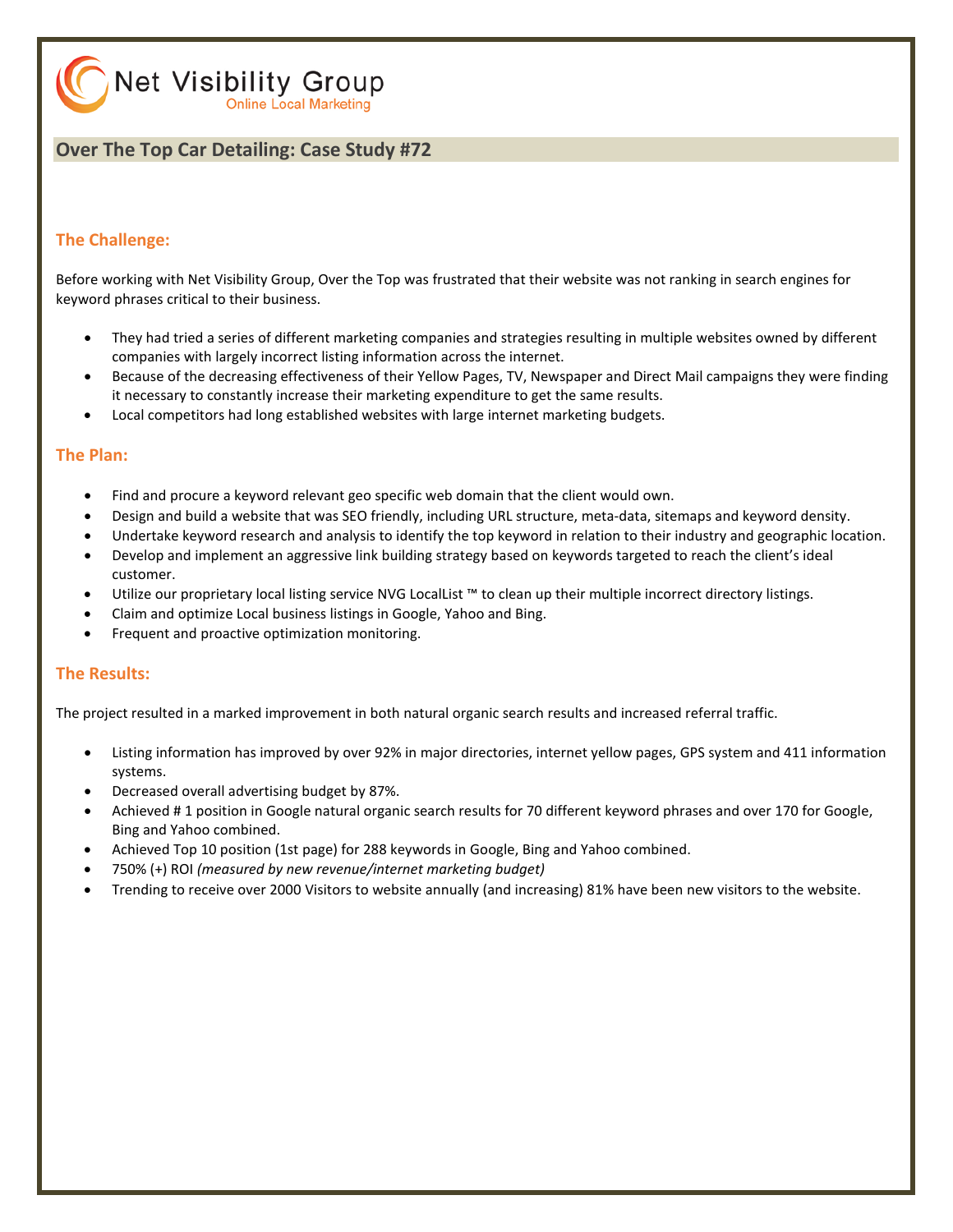#### **Over The Top Car Detailing: Case Study #72**

#### **Increased Organic Search Visibility**

A few months after implementation of the SEO strategy, Over the Top Detailing began to see steady improvement in overall search engine rankings across a wide range of targeted keyword phrases. The table below shows how they appeared in Google's search result for the associated keyword phrases after 9 months

| <b>Ranked 1st</b> | 70 rankings found for 55 keywords in 3 search engines   |
|-------------------|---------------------------------------------------------|
| In Top 3          | 162 rankings found for 75 keywords in 3 search engines  |
| In Top $10$       | 288 rankings found for 108 keywords in 3 search engines |

| <b>Keyword Phrase</b>                          | <b>Google Rank</b> | <b>Positions Moved in Google</b> |
|------------------------------------------------|--------------------|----------------------------------|
| auto detail eugene deals coupons               | $\mathbf{1}$       | 个33                              |
| auto detailing eugene                          | $\mathbf{1}$       | 个12                              |
| auto detailing eugene oregon                   | $\mathbf{1}$       | $^{\text{14}}$                   |
| auto detailing in eugene                       | $\mathbf{1}$       | 个66                              |
| auto detailing in eugene oregon                | $\mathbf{1}$       | $^{\text{14}}$                   |
| auto interior clean pet smell eugene<br>oregon | $\mathbf{1}$       | 个92                              |
| auto paintless dent remoal in eugene<br>oregon | $\mathbf{1}$       | 个76                              |
| best auto detailer eugene oregon               | $\mathbf{1}$       | 个76                              |
| boat detailing eugene oregon                   | $\mathbf{1}$       | 个83                              |
| boat wash, eugene, or                          | $\mathbf{1}$       | 个77                              |
| car detail coupons eugene                      | $\mathbf{1}$       | 个48                              |
| car detailing eugene                           | $\mathbf{1}$       | 个67                              |
| car detailing eugene oregon                    | $\mathbf{1}$       | 个26                              |
| car detailing in eugene or                     | $\mathbf{1}$       | 个99                              |
| detail shop eugene oregon                      | $\mathbf{1}$       | 个35                              |
| detail shops in eugene                         | $\mathbf{1}$       | 个57                              |
| detail shops, eugene, or                       | $\mathbf{1}$       | 个39                              |
| detailing eugene                               | 1                  | 个49                              |
| eugene auto detail                             | $\mathbf{1}$       | 个72                              |
| eugene auto detailing                          | $\mathbf{1}$       | 个50                              |
| eugene car detail                              | $\mathbf{1}$       | $^{\text{41}}$                   |
| eugene car detailing                           | $\mathbf{1}$       | 个92                              |
| eugene oregon auto detailing                   | $\mathbf{1}$       | 个67                              |
| eugene oregon car detailing                    | $\mathbf{1}$       | 个83                              |
| eugene paintless dent                          | $\mathbf{1}$       | ↑91                              |
| eugene paintless dent repair                   | $\mathbf{1}$       | ↑74                              |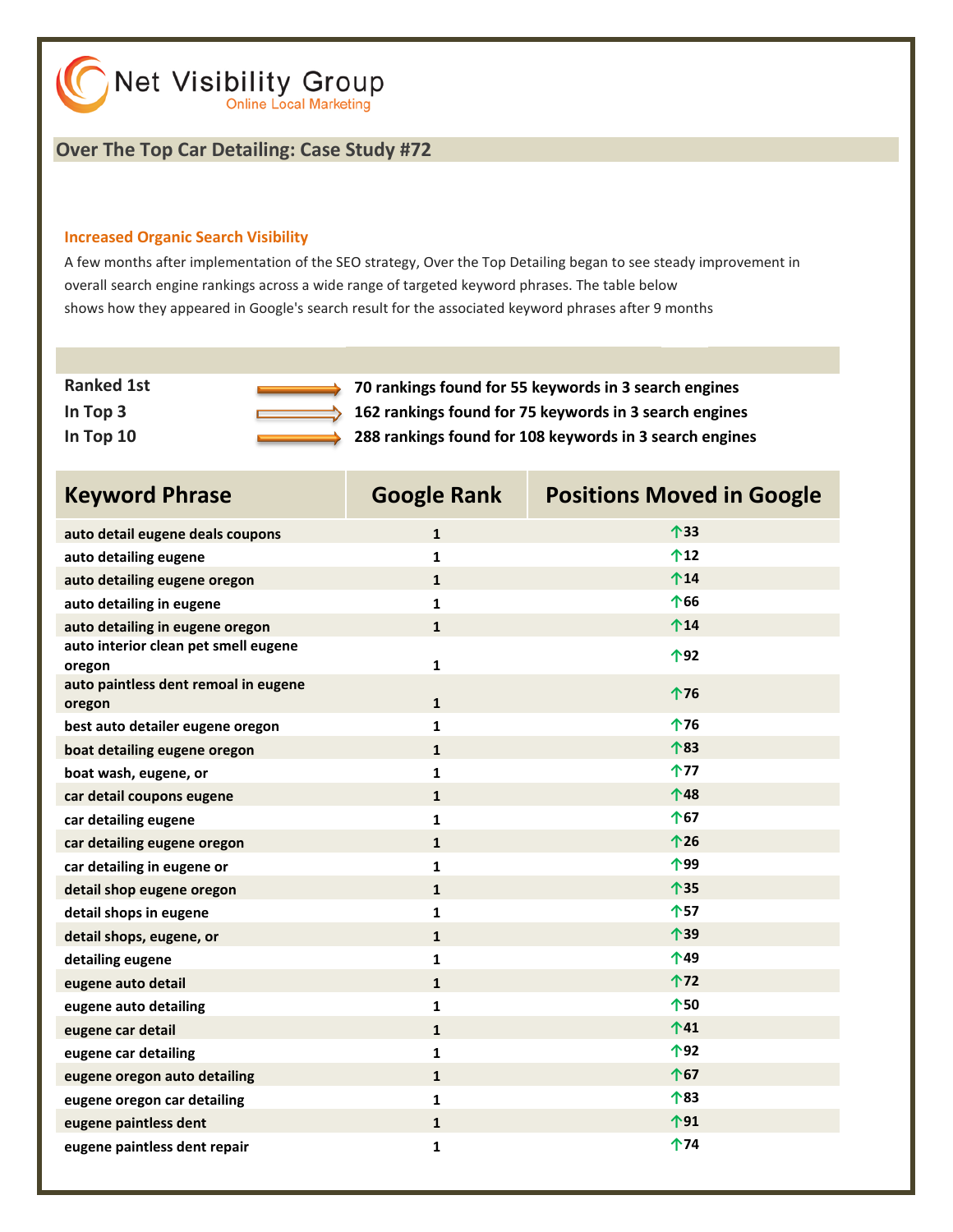| eugene springfield auto detailing    | $\mathbf{1}$            | 个61              |
|--------------------------------------|-------------------------|------------------|
| interior car cleaning eugene or      | $\mathbf{1}$            | Up more than 100 |
| paintless dent eugene                | $\mathbf{1}$            | 个26              |
| paintless dent repair eugene         | $\mathbf{1}$            | 个72              |
| springfield oregon auto detailers    | $\mathbf{1}$            | 个85              |
| auto detail shops eugene oregon      | $\mathbf{2}$            | 个88              |
| auto detailers in springfield, or    | $\overline{2}$          | 个91              |
| auto detailing eugene, or            | $\mathbf{2}$            | Up more than 100 |
| auto detailing eugene or             | $\overline{2}$          | 个54              |
| boat detailing eugene or             | $\mathbf{2}$            | 个36              |
| car cleaning shops in eugene oregon  | $\overline{2}$          | $\hat{T}$ 44     |
| car detail prices eugene oregon      | $\mathbf{2}$            | 个72              |
| car detailing springfield oregon     | $\overline{2}$          | 个68              |
| dent repair in eugene oregon         | $\mathbf{2}$            | 个92              |
| detail car cleaning service eugene   | $\overline{2}$          | 个77              |
| eugene auto cleaning                 | $\mathbf{2}$            | Up more than 100 |
| eugene auto cleaning prices          | $\overline{2}$          | Up more than 100 |
| eugene car cleaning                  | $\mathbf{2}$            | Up more than 100 |
| eugene dent repair                   | $\overline{2}$          | Up more than 100 |
| eugene or paintless dent removal     | $\mathbf{2}$            | Up more than 100 |
| eugene paintless dent removal        | $\overline{2}$          | Up more than 100 |
| eugene tint                          | $\mathbf{2}$            | Up more than 100 |
| motorcycle detailing eugene          | $\overline{2}$          | Up more than 100 |
| paintless dent eugene oregon         | $\mathbf{2}$            | Up more than 100 |
| window crack repair eugene           | $\overline{2}$          | 个57              |
| boat detailing in eugene             | 3                       | Up more than 100 |
| car detailing deals in eugene        | 3                       | 个88              |
| eugene car cleaners                  | 3                       | Up more than 100 |
| eugene dent removal                  | 3                       | 个73              |
| eugene or auto tinting               | 3                       | Up more than 100 |
| eugene rv cleaning                   | $\overline{\mathbf{3}}$ | 个64              |
| eugene window repair car             | 3                       | 个23              |
| headlight restoration in eugene      | 3                       | 个32              |
| motorhome detailing eugene           | 3                       | 个99              |
| paintless dent removal eugene oregon | 3                       | 个56              |
| paintless dent repair eugene oregon  | 3                       | 个48              |
| tint car windows eugene or           | 3                       | 个74              |
| auto detailers springfield or        | 4                       | 个77              |
| auto detailing springfield oregon    | 4                       | 个37              |
| auto window tinting eugene oregon    | 4                       | Up more than 100 |
| auto window tinting in eugene        | 4                       | 个36              |
|                                      |                         |                  |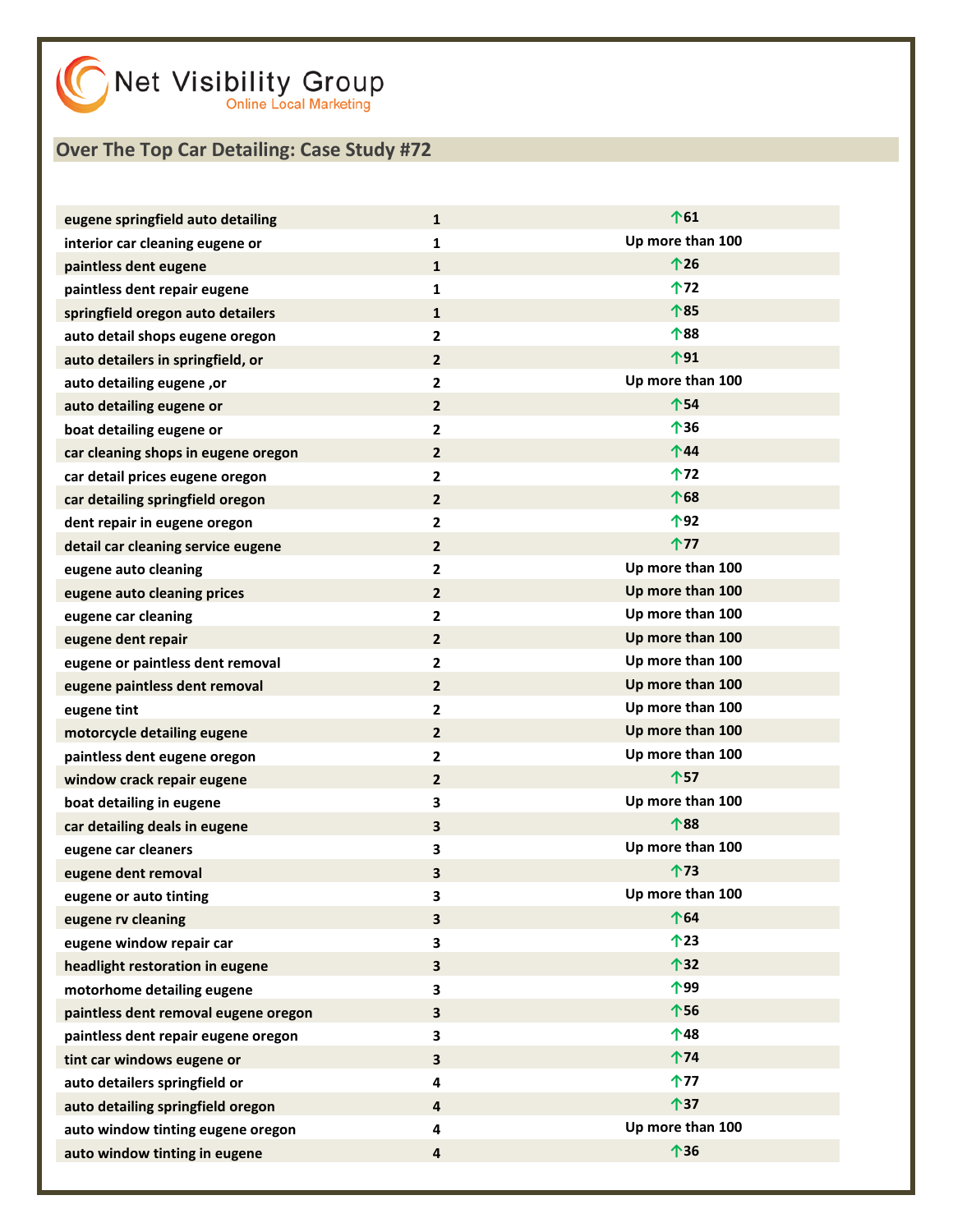| broken windshield eugene oregon        | 4                       | 个45              |
|----------------------------------------|-------------------------|------------------|
| eugene auto window tint                | $\overline{\mathbf{4}}$ | 个60              |
| eugene window replacement car          | 4                       | 个33              |
| paintless dent repair springfield      | $\overline{4}$          | <b>Stays out</b> |
| auto window tinting eugene, or         | 5                       | 个71              |
| car detailer eugene                    | 5                       | 个48              |
| car detailing springfield or           | 5                       | $^{\text{16}}$   |
| eugene window tinting                  | 5                       | 个80              |
| eugene windshield chip repair          | 5                       | <b>↑61</b>       |
| paintless dent removal near eugene, or | 5                       | 个28              |
| window tinting eugene                  | 5                       | 个85              |
| window tinting eugene or               | 5                       | 个55              |
| car window tinting eugene oregon       | 6                       | 个81              |
| eugene oregon window tinting           | $\boldsymbol{6}$        | 个46              |
| eugene window tint                     | 6                       | Up more than 100 |
| rv detailing oregon                    | 6                       | 个72              |
| window replacement eugene              | $\bf 6$                 | 个63              |
| window tint eugene                     | $\boldsymbol{6}$        | 个82              |
| window tinting eugene oregon           | 6                       | 个33              |
| windshield replacement eugene oregon   | 6                       | Up more than 100 |
| car upholstery cleaning eugene         | $\overline{\mathbf{z}}$ | Up more than 100 |
| eugene oregon windshield repair        | $\overline{\mathbf{z}}$ | 个77              |
| eugene windshield replacement          | $\overline{\mathbf{z}}$ | Up more than 100 |
| windshield repair eugene               | $\overline{\mathbf{z}}$ | Up more than 100 |
| windshield repair eugene or            | $\overline{\mathbf{z}}$ | Up more than 100 |
| windshield replacement eugene or       | $\overline{\mathbf{z}}$ | $^{\text{40}}$   |
| auto glass replacement eugene          | 8                       | Up more than 100 |
| eugene auto window repair              | 8                       | Up more than 100 |
| eugene windshield                      | 8                       | Up more than 100 |
| eugene windshield repair               | 8                       | Up more than 100 |
| eugene window repair                   | 9                       | Up more than 100 |
| window repair eugene oregon            | 9                       | 个56              |
| window replacement eugene or           | 9                       | Up more than 100 |
| windshield repair eugene oregon        | 9                       | 个77              |
| windshield replacement eugene          | 9                       | 个86              |
|                                        |                         |                  |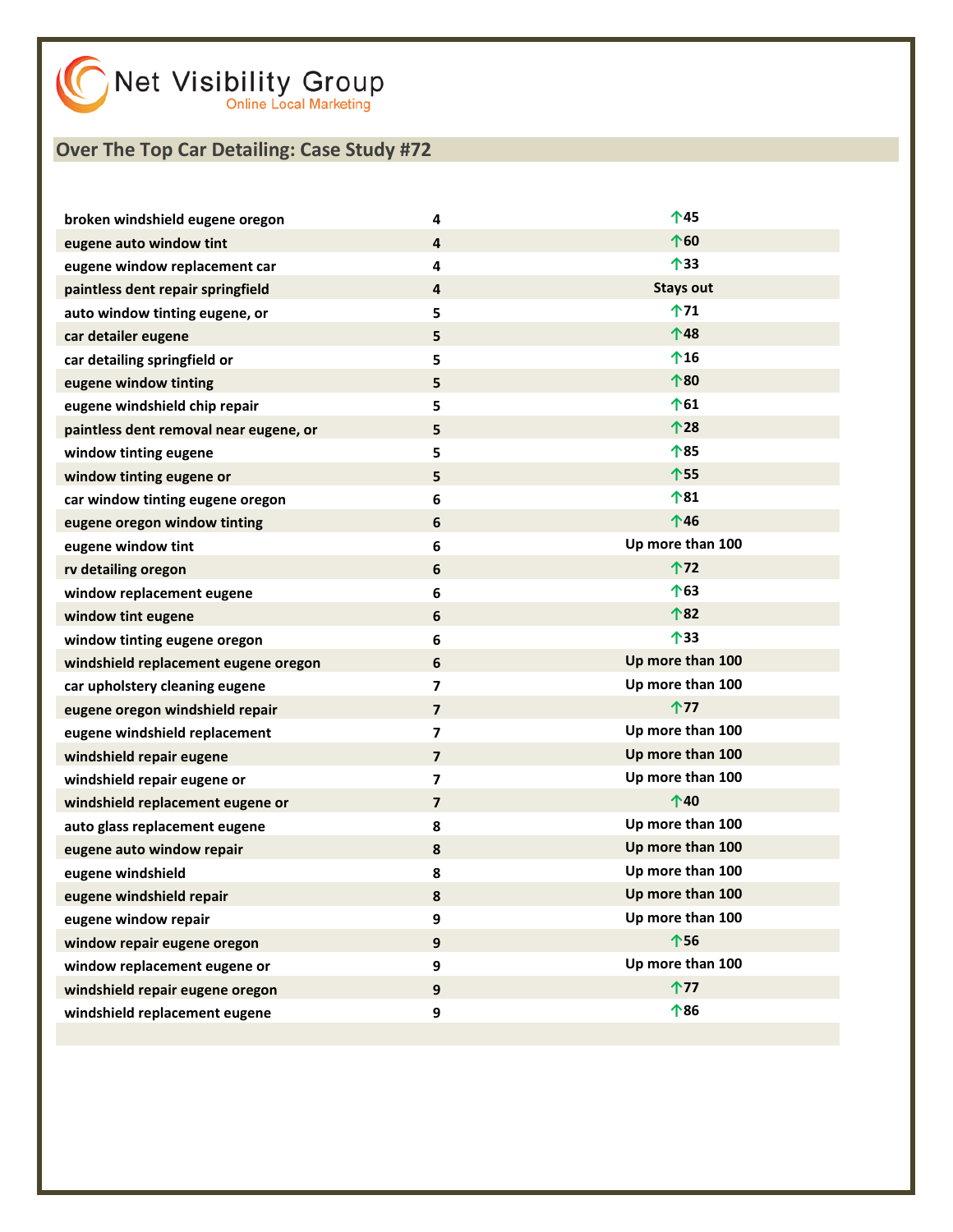

| THUL PLOVIDED.                      | TJN | 4.Z  | <u>0.02.47</u> | 51.9470 | 40.777 |
|-------------------------------------|-----|------|----------------|---------|--------|
| auto detailing eugene               | 40  | 3.8  | 0:02:17        | 65.00%  | 45.00% |
| auto detailing eugene oregon        | 40  | 4.92 | 0:02:47        | 70.00%  | 25.00% |
| car detailing eugene                | 25  | 3.88 | 0:01:43        | 64.00%  | 32.00% |
| auto detailing in eugene            | 24  | 2.67 | 0:02:35        | 16.67%  | 70.83% |
| auto detailing eugene or            | 20  | 2.25 | 0:02:08        | 35.00%  | 60.00% |
| car detailing eugene oregon         | 19  | 5.53 | 0:05:57        | 94.74%  | 21.05% |
| window tinting eugene oregon        | 19  | 3.79 | 0:02:01        | 89.47%  | 15.79% |
| eugene auto detailing               | 17  | 4.76 | 0:02:32        | 76.47%  | 35.29% |
| eugene car detailing                | 17  | 4.65 | 0:01:35        | 70.59%  | 23.53% |
| paintless dent repair eugene oregon | 17  | 2.94 | 0:01:41        | 94.12%  | 41.18% |
| auto detailing springfield oregon   | 13  | 4.62 | 0:03:32        | 92.31%  | 30.77% |
| over the top auto detail eugene     | 12  | 3.42 | 0:02:24        | 50.00%  | 25.00% |
| auto detail eugene oregon           | 11  | 4.45 | 0:07:31        | 90.91%  | 36.36% |
| auto detailing                      | 11  | 3.36 | 0:01:04        | 90.91%  | 72.73% |
| over the top services eugene        | 11  | 1.55 | 0:00:57        | 81.82%  | 63.64% |
| car detailing                       | 10  | 1.7  | 0:00:27        | 90.00%  | 80.00% |
| eugene oregon auto detailing        | 10  | 4.2  | 0:04:22        | 60.00%  | 20.00% |
|                                     |     |      |                |         |        |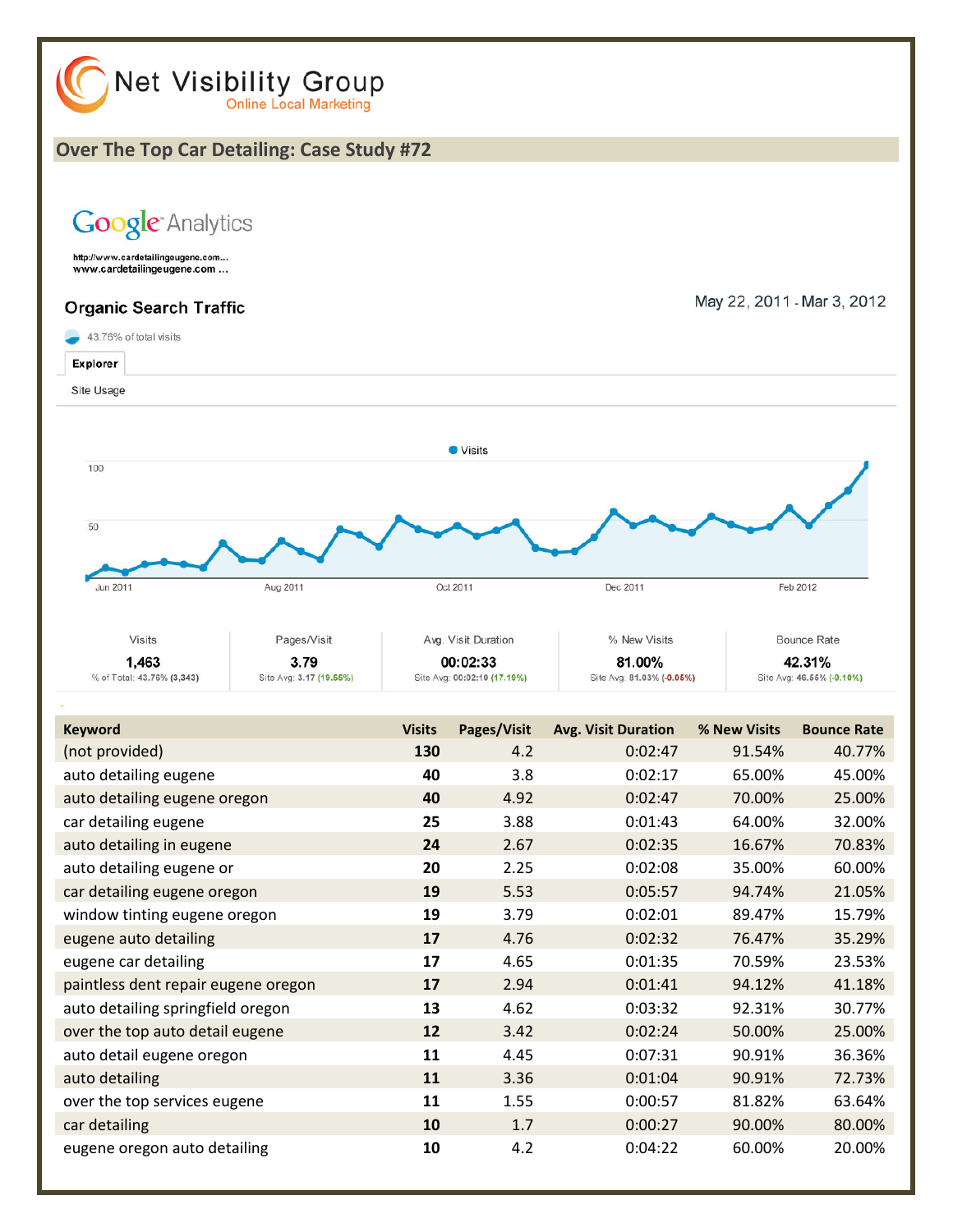

| over the top auto eugene            | 10                      | 14.5           | 0:17:29 | 20.00%  | 0.00%  |
|-------------------------------------|-------------------------|----------------|---------|---------|--------|
| eugene oregon car detailing         | 9                       | 5.78           | 0:07:24 | 66.67%  | 22.22% |
| over the top auto detailing         | 9                       | 2.67           | 0:01:28 | 88.89%  | 44.44% |
| car detail eugene                   | 8                       | 5              | 0:03:05 | 50.00%  | 25.00% |
| over the top auto detailing eugene  | 8                       | 1.38           | 0:00:24 | 50.00%  | 62.50% |
| paintless dent repair eugene        | 8                       | 3.5            | 0:05:38 | 50.00%  | 50.00% |
| window tinting eugene               | $\pmb{8}$               | 3.62           | 0:01:55 | 100.00% | 12.50% |
| car detailing eugene or             | 7                       | 4.86           | 0:00:54 | 71.43%  | 28.57% |
| car detailing springfield oregon    | $\overline{\mathbf{z}}$ | 5.86           | 0:03:18 | 71.43%  | 14.29% |
| headlight restoration               | 7                       | 1.71           | 0:00:07 | 85.71%  | 57.14% |
| auto detailing eugene springfield   | $\boldsymbol{6}$        | 3.5            | 0:03:47 | 100.00% | 50.00% |
| over the top detail                 | 6                       | 3              | 0:00:48 | 66.67%  | 50.00% |
| over the top services eugene oregon | 6                       | 4.67           | 0:02:13 | 83.33%  | 33.33% |
| dent removal eugene oregon          | 5                       | 1.4            | 0:00:41 | 60.00%  | 60.00% |
| eugene auto detail                  | 5                       | 5.6            | 0:02:00 | 100.00% | 60.00% |
| over the top automotive detailing   | 5                       | 3.8            | 0:01:45 | 40.00%  | 40.00% |
| over the top detailing              | 5                       | 2.4            | 0:01:16 | 100.00% | 20.00% |
| paintless dent repair eugene or     | 5                       | 2.4            | 0:02:14 | 80.00%  | 40.00% |
| window tinting springfield oregon   | 5                       | 3.2            | 0:01:32 | 100.00% | 0.00%  |
| auto detailer springfield, oregon   | 4                       | 5.75           | 0:04:03 | 25.00%  | 25.00% |
| auto detailing eugene, or           | 4                       | 2.75           | 0:01:28 | 0.00%   | 0.00%  |
| auto window tinting eugene oregon   | 4                       | 2.75           | 0:01:28 | 100.00% | 25.00% |
| car detail eugene oregon            | $\overline{\mathbf{4}}$ | 8.5            | 0:05:10 | 75.00%  | 25.00% |
| car detailers eugene oregon         | 4                       | 6              | 0:06:16 | 100.00% | 0.00%  |
| car detailing in eugene oregon      | $\overline{\mathbf{4}}$ | 7.75           | 0:03:23 | 100.00% | 25.00% |
| car detailing prices                | 4                       | 5              | 0:02:28 | 100.00% | 25.00% |
| car window tinting eugene oregon    | $\overline{\mathbf{4}}$ | 2.25           | 0:01:04 | 100.00% | 25.00% |
| dent removal eugene or              | 4                       | 3              | 0:05:32 | 100.00% | 25.00% |
| detailing eugene                    | 4                       | 5.25           | 0:00:51 | 75.00%  | 50.00% |
| eugene car detail                   | 4                       | 7.5            | 0:07:18 | 25.00%  | 25.00% |
| eugene dent repair                  | $\overline{\mathbf{a}}$ | 1.25           | 0:00:10 | 50.00%  | 75.00% |
| motorcycle detailing eugene oregon  | 4                       | $\overline{2}$ | 0:01:45 | 50.00%  | 50.00% |
| motorhome detailing                 | $\overline{\mathbf{4}}$ | 4.5            | 0:00:38 | 100.00% | 75.00% |
| over the top eugene                 | 4                       | 1.75           | 0:00:38 | 100.00% | 75.00% |
| rv detailing eugene oregon          | 4                       | 1.75           | 0:07:13 | 50.00%  | 25.00% |
| window tinting eugene or            | 4                       | 2.25           | 0:01:00 | 100.00% | 0.00%  |
| window tinting in eugene oregon     | $\overline{\mathbf{4}}$ | 1.5            | 0:01:43 | 75.00%  | 50.00% |
| windshield repair                   | 4                       | 1.25           | 0:03:42 | 100.00% | 75.00% |
| www.cardetailingeugene.com          | $\overline{\mathbf{r}}$ | 4.25           | 0:11:01 | 50.00%  | 50.00% |
| 86360 franklin blvd. e              | 3                       | 5.33           | 0:01:45 | 33.33%  | 66.67% |
| auto detail eugene or               | 3                       | 5.67           | 0:02:03 | 100.00% | 0.00%  |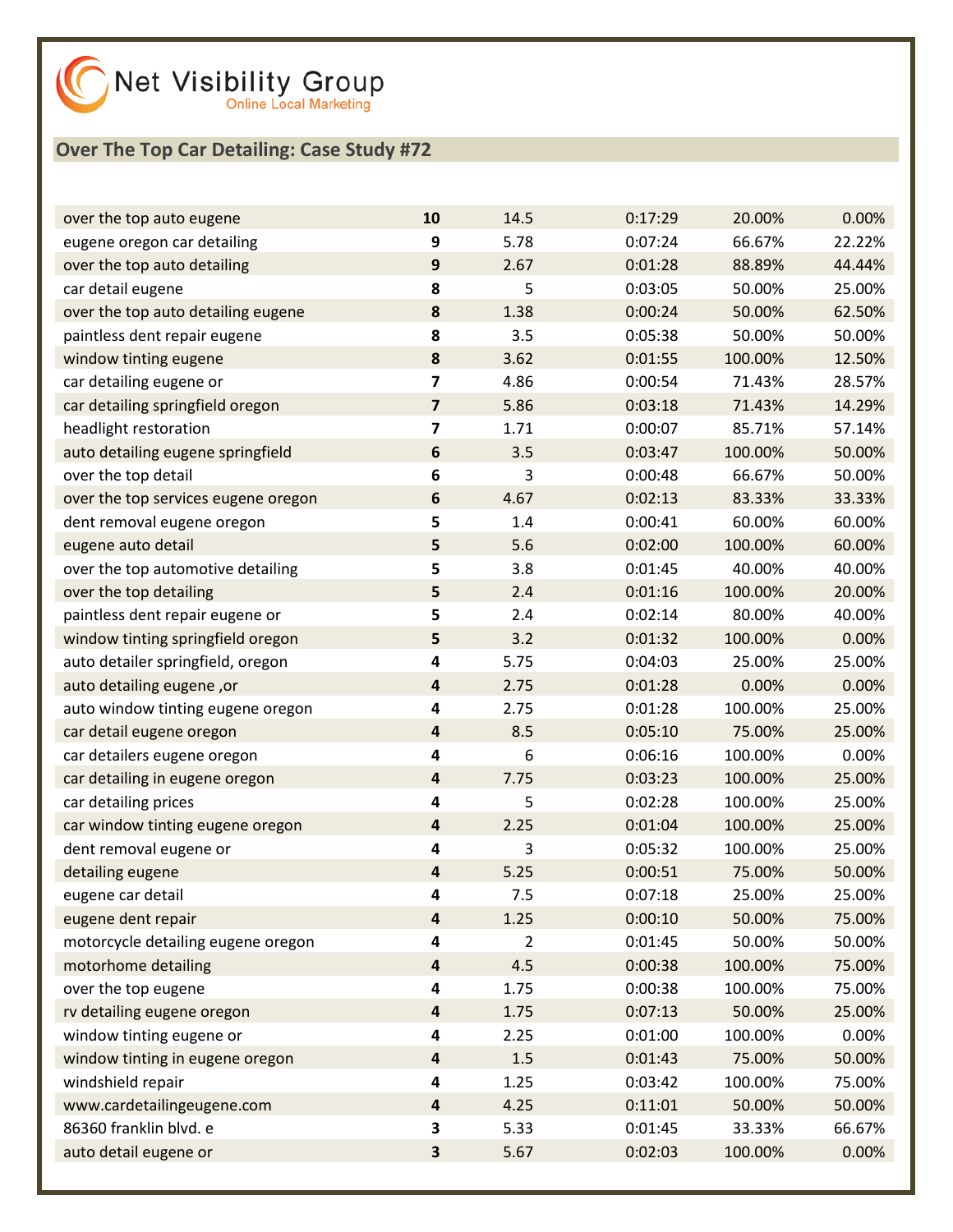

| auto detail shop                         | 3                       | 1.33           | 0:00:03 | 100.00% | 66.67%  |
|------------------------------------------|-------------------------|----------------|---------|---------|---------|
| auto detail shops eugene oregon          | 3                       | 17             | 0:09:28 | 100.00% | 0.00%   |
| auto detail, oregon                      | 3                       | 18             | 0:30:00 | 33.33%  | 33.33%  |
| auto detailing add ons                   | 3                       | $\mathbf{1}$   | 0:00:00 | 100.00% | 100.00% |
| auto detailing carpet replacement eugene | 3                       | 3              | 0:01:22 | 33.33%  | 66.67%  |
| auto detailing, oregon                   | $\overline{\mathbf{3}}$ | 1.67           | 0:03:20 | 33.33%  | 33.33%  |
| auto tint eugene ore                     | $\overline{\mathbf{3}}$ | 7.67           | 0:03:19 | 66.67%  | 0.00%   |
| car detailing in eugene                  | 3                       | 2.33           | 0:02:01 | 100.00% | 33.33%  |
| car detailing in eugene or               | 3                       | 1.33           | 0:00:10 | 66.67%  | 66.67%  |
| cardetailingeugene.com                   | $\overline{\mathbf{3}}$ | 1.67           | 0:01:32 | 66.67%  | 33.33%  |
| dent busters near eugene oregon          | 3                       | 4              | 0:06:37 | 33.33%  | 33.33%  |
| dent repair services eugene or           | 3                       | 3              | 0:04:12 | 33.33%  | 33.33%  |
| detail shops in eugene                   | 3                       | 5.67           | 0:01:50 | 100.00% | 33.33%  |
| detailing cars in eugene                 | $\overline{\mathbf{3}}$ | 5              | 0:01:14 | 66.67%  | 33.33%  |
| eugene or dent fix                       | 3                       | 1.67           | 0:01:38 | 33.33%  | 33.33%  |
| eugene or paintless dent removal         | 3                       | $\mathbf{1}$   | 0:00:00 | 0.00%   | 100.00% |
| eugene oregon                            | 3                       | 4.67           | 0:00:17 | 100.00% | 66.67%  |
| eugene oregon boat detailing             | $\overline{\mathbf{3}}$ | 3.33           | 0:00:45 | 66.67%  | 66.67%  |
| eugene oregon detail car                 | 3                       | 5.33           | 0:07:42 | 100.00% | 0.00%   |
| eugene oregon paintless dent removal     | 3                       | 4.33           | 0:03:20 | 100.00% | 33.33%  |
| eugene oregon window tinting             | 3                       | 1.67           | 0:00:59 | 100.00% | 33.33%  |
| eugene paintless dent removal            | $\overline{\mathbf{3}}$ | 1.33           | 0:00:10 | 100.00% | 66.67%  |
| eugene window tinting                    | 3                       | 9.67           | 0:04:44 | 100.00% | 33.33%  |
| mini detailing                           | 3                       | $\mathbf{1}$   | 0:00:00 | 100.00% | 100.00% |
| over the top auto detail                 | 3                       | 7.33           | 0:04:12 | 100.00% | 33.33%  |
| over the top services eugene or          | $\overline{\mathbf{3}}$ | 1.67           | 0:00:12 | 100.00% | 33.33%  |
| paintless dent repair oregon             | 3                       | 2.67           | 0:02:26 | 100.00% | 33.33%  |
| 541-359-8871                             | $\overline{2}$          | $\overline{2}$ | 0:00:48 | 100.00% | 50.00%  |
| auto cleaning eugene oregon              | $\mathbf{2}$            | 2              | 0:00:57 | 50.00%  | 50.00%  |
| auto detail                              | $\overline{2}$          | 6              | 0:00:52 | 100.00% | 50.00%  |
| auto detail in eugene or                 | $\overline{2}$          | 10             | 0:11:01 | 100.00% | 50.00%  |
| auto detail springfield oregon           | $\overline{2}$          | 7.5            | 0:04:39 | 100.00% | 0.00%   |
| auto detailers springfield or            | $\mathbf{2}$            | 5.5            | 0:04:31 | 50.00%  | 50.00%  |
| auto detailing eugene oreogn             | $\overline{2}$          | 3              | 0:02:04 | 100.00% | 50.00%  |
| auto detailing in eugene oregon          | $\overline{\mathbf{2}}$ | 3              | 0:00:30 | 100.00% | 50.00%  |
| auto detailing services                  | $\overline{2}$          | 7              | 0:01:54 | 100.00% | 50.00%  |
| auto detailing springfield or            | $\mathbf{2}$            | 1.5            | 0:00:13 | 100.00% | 50.00%  |
| auto glass repair eugene or              | $\overline{2}$          | 1.5            | 0:00:26 | 100.00% | 50.00%  |
| auto glass tinting in eugenr, or         | $\overline{2}$          | 4              | 0:03:48 | 50.00%  | 50.00%  |
| auto window tint removal eugene oregon   | $\mathbf{2}$            | $\mathbf{1}$   | 0:00:00 | 0.00%   | 100.00% |
| automotive detailing eugene, or          | 2                       | 3              | 0:08:34 | 0.00%   | 0.00%   |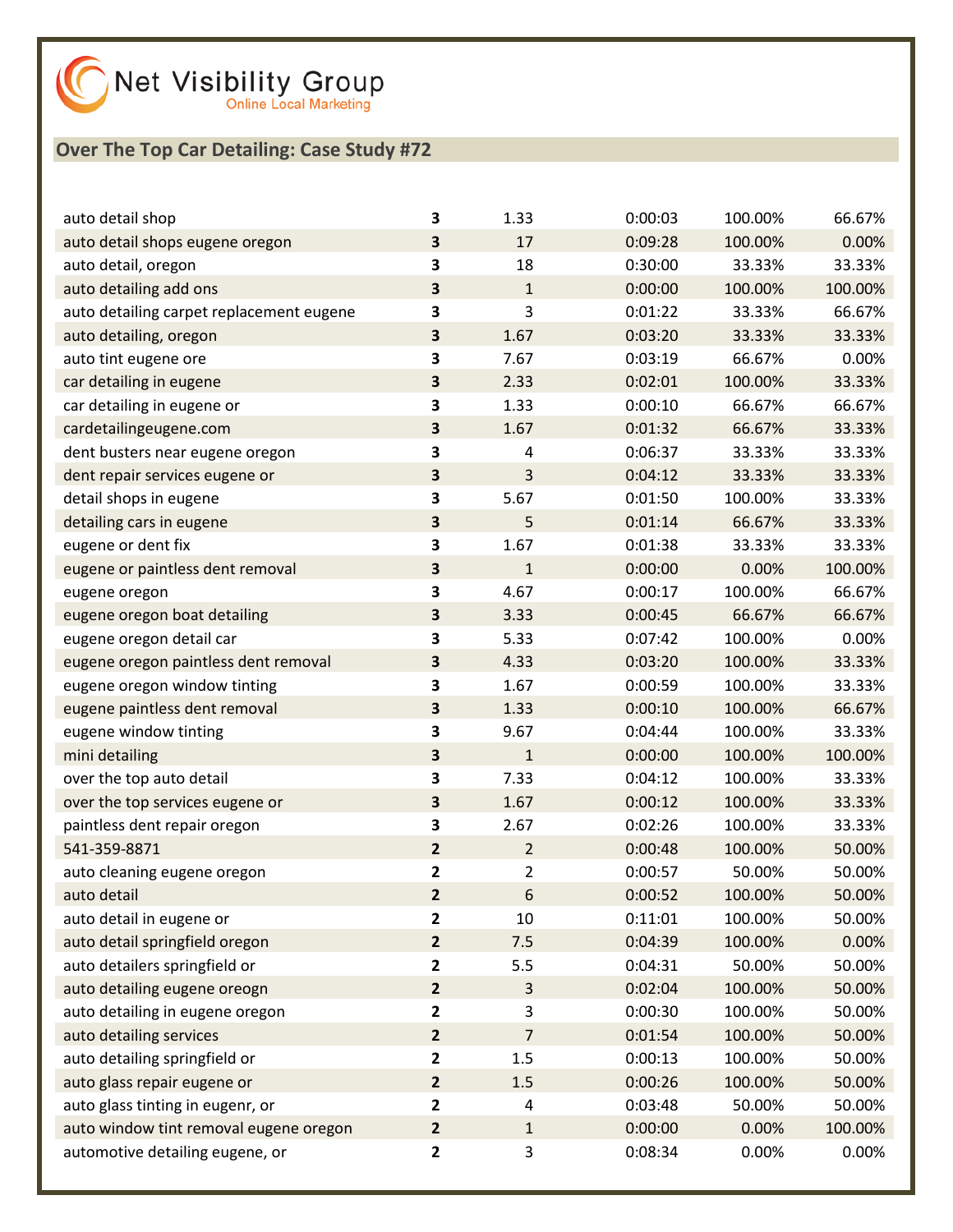

| boat detailing eugene oregon              | $\overline{2}$          | $\overline{2}$ | 0:01:20 | 50.00%  | 50.00%  |
|-------------------------------------------|-------------------------|----------------|---------|---------|---------|
| broken car glass                          | 2                       | 1.5            | 0:00:45 | 100.00% | 50.00%  |
| broken windshield                         | $\overline{2}$          | 1.5            | 0:00:02 | 100.00% | 50.00%  |
| car cleaning eugene                       | 2                       | 3.5            | 0:02:08 | 100.00% | 0.00%   |
| car cleaning eugene oregon                | $\overline{\mathbf{2}}$ | 3              | 0:01:07 | 50.00%  | 50.00%  |
| car cleaning shop                         | $\mathbf{2}$            | 2.5            | 0:04:16 | 100.00% | 50.00%  |
| car detail, eugene, or                    | $\overline{\mathbf{2}}$ | $\mathbf{1}$   | 0:00:00 | 50.00%  | 100.00% |
| car detailers eugene                      | 2                       | $\mathbf{1}$   | 0:00:00 | 100.00% | 100.00% |
| car detailers in eugene oregon            | $\overline{2}$          | 10.5           | 0:03:13 | 100.00% | 50.00%  |
| car detailing coupons                     | 2                       | 1              | 0:00:00 | 100.00% | 100.00% |
| car detailing in springfield oregon       | $\overline{\mathbf{2}}$ | $\overline{7}$ | 0:04:12 | 50.00%  | 0.00%   |
| car detailing, eugene oregon              | 2                       | 5              | 0:04:32 | 100.00% | 0.00%   |
| car detailing, oregon                     | $\overline{2}$          | 13             | 0:22:09 | 0.00%   | 0.00%   |
| detail shops in eugene or                 | 2                       | 3.5            | 0:03:58 | 100.00% | 50.00%  |
| detailing a car                           | $\overline{2}$          | $\sqrt{4}$     | 0:02:04 | 100.00% | 0.00%   |
| detailing eugene or                       | $\mathbf{2}$            | $\overline{2}$ | 0:00:34 | 50.00%  | 0.00%   |
| detailing eugene oregon                   | $\overline{\mathbf{2}}$ | $\overline{2}$ | 0:00:51 | 0.00%   | 50.00%  |
| eugene dent removal                       | 2                       | $\mathbf{1}$   | 0:00:00 | 50.00%  | 100.00% |
| eugene detail services                    | $\overline{\mathbf{2}}$ | 5              | 0:01:28 | 50.00%  | 0.00%   |
| eugene detailing                          | 2                       | 5.5            | 0:02:24 | 100.00% | 0.00%   |
| eugene or auto detail                     | $\overline{\mathbf{2}}$ | 15             | 0:07:42 | 50.00%  | 0.00%   |
| eugene oregon auto detailer               | $\mathbf{2}$            | 1              | 0:00:00 | 100.00% | 100.00% |
| eugene oregon detailing                   | $\overline{\mathbf{2}}$ | 3              | 0:00:39 | 0.00%   | 0.00%   |
| eugene springfield auto detailing         | 2                       | 9.5            | 0:14:14 | 100.00% | 0.00%   |
| eugene window tint oregon                 | $\mathbf{2}$            | 4.5            | 0:01:21 | 50.00%  | 50.00%  |
| fix cracked windshield                    | $\mathbf{2}$            | 3              | 0:00:20 | 100.00% | 50.00%  |
| full service detail                       | $\overline{\mathbf{2}}$ | $\mathbf{1}$   | 0:00:00 | 100.00% | 100.00% |
| gel coat "eugene oregon"                  | $\mathbf{2}$            | $\mathbf{1}$   | 0:00:00 | 100.00% | 100.00% |
| headlight restoration eugene              | $\overline{\mathbf{2}}$ | 1.5            | 0:00:13 | 50.00%  | 50.00%  |
| oregon auto detailing                     | 2                       | 9              | 0:33:48 | 100.00% | 50.00%  |
| over the top auto detailing eugene or     | $\mathbf{2}$            | 2.5            | 0:00:43 | 100.00% | 0.00%   |
| over the top auto detailing eugene oregon | 2                       | 5              | 0:05:47 | 100.00% | 0.00%   |
| over the top automotive detail, eugene    |                         |                |         |         |         |
| oregon                                    | $\mathbf{2}$            | $1.5\,$        | 0:00:50 | 50.00%  | 50.00%  |
| over the top detail eugene or             | $\mathbf{2}$            | $\overline{2}$ | 0:00:52 | 50.00%  | 50.00%  |
| over the top detail shop                  | $\mathbf{2}$            | $\sqrt{4}$     | 0:01:32 | 50.00%  | 50.00%  |
| over the top detail shop eugene           | $\mathbf{2}$            | 5.5            | 0:15:00 | 100.00% | 0.00%   |
| over the top detailing eugene             | $\mathbf{2}$            | $\mathbf{1}$   | 0:00:00 | 100.00% | 100.00% |
| over the top detailing eugene oregon      | $\mathbf{2}$            | 1              | 0:00:00 | 50.00%  | 100.00% |
| over the top eugene pr                    | $\mathbf{2}$            | $\mathbf{1}$   | 0:00:00 | 50.00%  | 100.00% |
| over the top eugene, or                   | $\mathbf{2}$            | 10.5           | 0:04:03 | 100.00% | 0.00%   |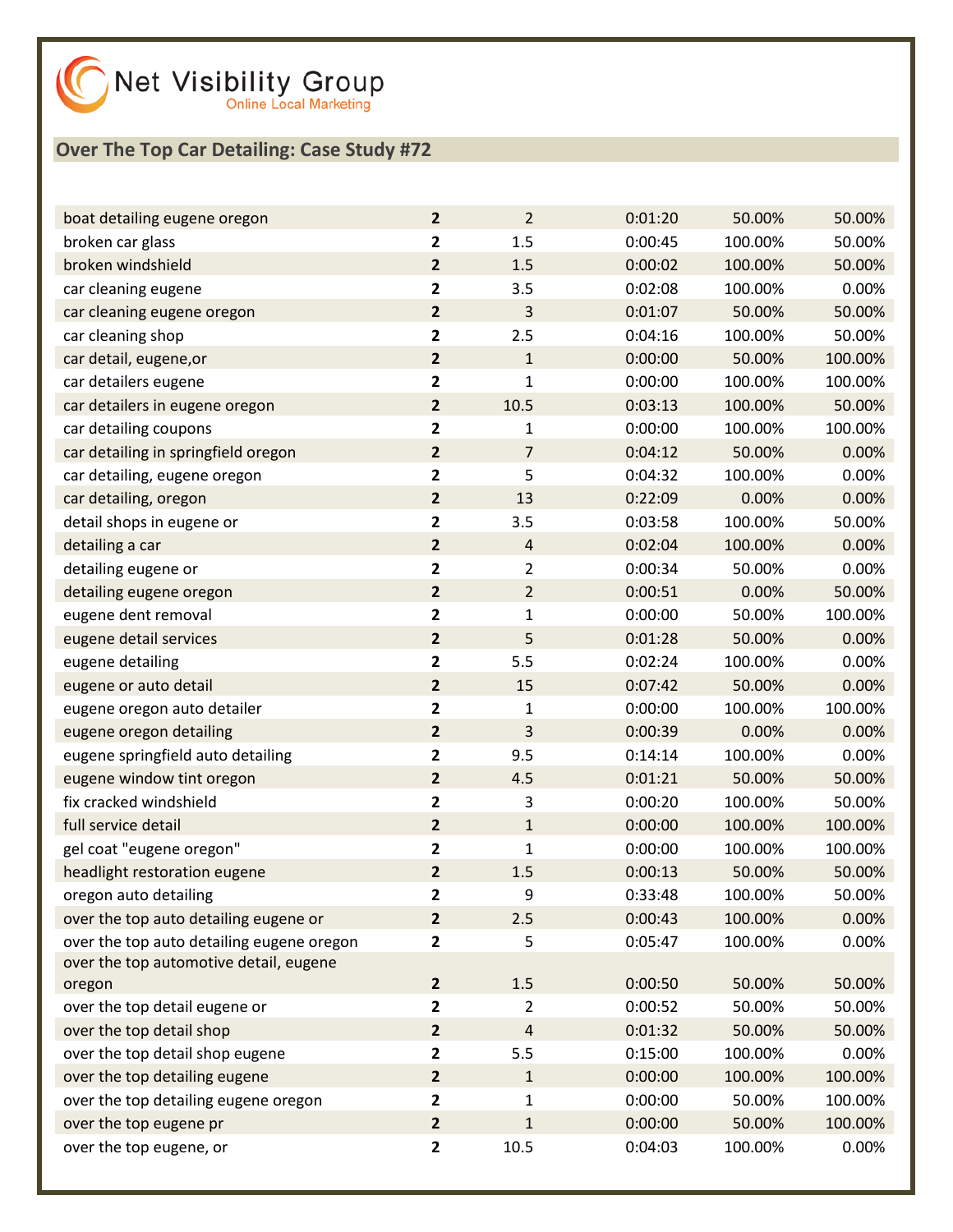| over the top services auto detail eugene |                         |                |         |         |         |
|------------------------------------------|-------------------------|----------------|---------|---------|---------|
| hours                                    | $\overline{2}$          | $\mathbf{1}$   | 0:00:00 | 50.00%  | 100.00% |
| paintless dent removal                   | $\mathbf{2}$            | 13             | 0:05:49 | 50.00%  | 0.00%   |
| paintless dent removal eugene oregon     | $\overline{2}$          | $\overline{2}$ | 0:00:06 | 100.00% | 50.00%  |
| paintless dent removal, eugene oregon    | 2                       | 2.5            | 0:01:01 | 100.00% | 50.00%  |
| paintless dent repair                    | $\mathbf{2}$            | $\overline{2}$ | 0:00:15 | 100.00% | 50.00%  |
| paintless dent repair, eugene, or        | $\mathbf{2}$            | 1.5            | 0:00:29 | 100.00% | 50.00%  |
| rv detailing eugene                      | $\overline{2}$          | 3              | 0:03:28 | 100.00% | 50.00%  |
| rv detailing oregon                      | 2                       | $\mathbf{1}$   | 0:00:00 | 100.00% | 100.00% |
| springfield oregon car detailing         | $\mathbf{2}$            | 3              | 0:00:25 | 100.00% | 0.00%   |
| window tint eugene oregon                | $\mathbf{2}$            | 3              | 0:04:07 | 100.00% | 0.00%   |
| window tinting                           | $\overline{2}$          | $\overline{2}$ | 0:00:07 | 100.00% | 0.00%   |
| window tinting in springfield oregon     | 2                       | 1.5            | 0:00:08 | 100.00% | 50.00%  |
| windshield and window seals replaced in  |                         |                |         |         |         |
| eugene oregon                            | $\overline{2}$          | $\mathbf{1}$   | 0:00:00 | 50.00%  | 100.00% |
| windshield goutes eugene                 | $\overline{\mathbf{2}}$ | 3.5            | 0:02:28 | 50.00%  | 0.00%   |
| windshield repair eugene oregon          | $\overline{2}$          | $\overline{2}$ | 0:04:08 | 100.00% | 0.00%   |
| windshield replacement eugene            | $\mathbf{2}$            | 1.5            | 0:00:07 | 100.00% | 50.00%  |
| windshield replacement eugene or         | $\mathbf{2}$            | $\mathbf{1}$   | 0:00:00 | 50.00%  | 100.00% |
| windshield replacement eugene oregon     | 2                       | 5              | 0:02:37 | 100.00% | 0.00%   |
| "mobile rv detailing eugene oregon"      | $\mathbf{1}$            | $\mathbf{1}$   | 0:00:00 | 100.00% | 100.00% |
| "over the top" eugene                    | 1                       | 1              | 0:00:00 | 100.00% | 100.00% |
| (541) 359-8871                           | $\mathbf{1}$            | 5              | 0:04:20 | 100.00% | 0.00%   |
| 86360 franklin blvd                      | 1                       | 3              | 0:01:11 | 100.00% | 0.00%   |
| 86360 franklin blvd e springfield oregon | $\mathbf{1}$            | $\overline{2}$ | 0:00:35 | 100.00% | 0.00%   |
| 86360 franklin blvd e., eugene, oregon   | 1                       | 1              | 0:00:00 | 100.00% | 100.00% |
| 86360 franklin blvd east oregon          | $\mathbf{1}$            | $\mathbf{1}$   | 0:00:00 | 100.00% | 100.00% |
| 86360 franklin blvd east, eugene         | 1                       | 1              | 0:00:00 | 100.00% | 100.00% |
| 86360 franklin blvd eugene               | $\mathbf{1}$            | $\mathbf{1}$   | 0:00:00 | 0.00%   | 100.00% |
| 86360 franklin blvd eugene orego         | 1                       | $\mathbf 1$    | 0:00:00 | 100.00% | 100.00% |
| 86360 franklin blvd springfield or       | 1                       | $\mathbf{1}$   | 0:00:00 | 100.00% | 100.00% |
| 86360 franklin blve, eugene, or 97405    | 1                       | 3              | 0:00:11 | 0.00%   | 0.00%   |
| 86360 franklin boulevard east            | $\mathbf{1}$            | 3              | 0:01:55 | 100.00% | 0.00%   |
| 86360 franklin, eugene, or               | 1                       | 1              | 0:00:00 | 100.00% | 100.00% |
| above window dent repair                 | $\mathbf{1}$            | $\mathbf{1}$   | 0:00:00 | 100.00% | 100.00% |
| add for car detailing                    | 1                       | 1              | 0:00:00 | 100.00% | 100.00% |
| affordable auto detailing eugene oregon  | $\mathbf{1}$            | $\mathbf{1}$   | 0:00:00 | 100.00% | 100.00% |
| affordable window tinting eugene oregon  | 1                       | 2              | 0:00:27 | 100.00% | 0.00%   |
| albany or window tinting                 | $\mathbf{1}$            | $\overline{2}$ | 0:00:04 | 0.00%   | 0.00%   |
| attention 2 detail eugene                | $\mathbf{1}$            | 7              | 0:03:49 | 100.00% | 0.00%   |
| auto cleaning services                   | $\mathbf{1}$            | $\mathbf{1}$   | 0:00:00 | 100.00% | 100.00% |
| auto coupons                             | 1                       | 1              | 0:00:00 | 100.00% | 100.00% |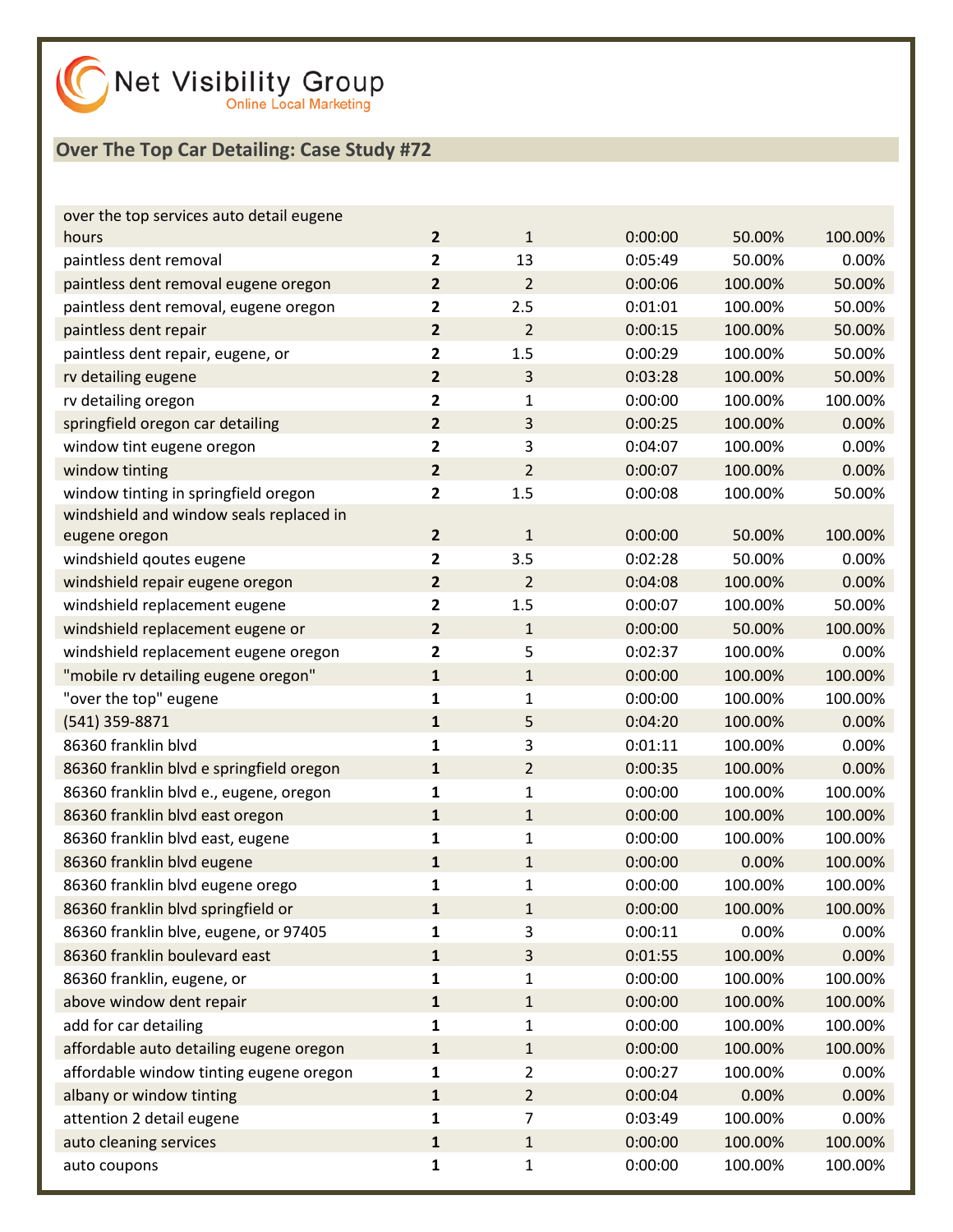

| auto detail add on                         | $\mathbf{1}$ | 3              | 0:02:04 | 100.00% | 0.00%   |
|--------------------------------------------|--------------|----------------|---------|---------|---------|
| auto detail add ons                        | 1            | 1              | 0:00:00 | 100.00% | 100.00% |
| auto detail and eugene and springfield     |              |                |         |         |         |
| oregon                                     | $\mathbf{1}$ | $\overline{4}$ | 0:01:49 | 0.00%   | 0.00%   |
| auto detail class in oregon                | $\mathbf{1}$ | 1              | 0:00:00 | 100.00% | 100.00% |
| auto detail cleaning service               | $\mathbf 1$  | $\mathbf{1}$   | 0:00:00 | 100.00% | 100.00% |
| auto detail eugene                         | $\mathbf{1}$ | 5              | 0:01:27 | 100.00% | 0.00%   |
| auto detail eugene deals coupons           | $\mathbf{1}$ | 11             | 0:01:52 | 100.00% | 0.00%   |
| auto detail eugene springfield oregon      | 1            | 5              | 0:02:37 | 100.00% | 0.00%   |
| auto detail fabric protection              | $\mathbf{1}$ | $\mathbf{1}$   | 0:00:00 | 100.00% | 100.00% |
| auto detail for mold in eugene, or         | 1            | 1              | 0:00:00 | 100.00% | 100.00% |
| auto detail in eugene                      | $\mathbf{1}$ | $\overline{2}$ | 0:00:24 | 100.00% | 0.00%   |
| auto detail over                           | 1            | 1              | 0:00:00 | 100.00% | 100.00% |
| auto detail repair eugene oregon           | $\mathbf 1$  | 4              | 0:01:38 | 100.00% | 0.00%   |
| auto detail shop objectives                | $\mathbf{1}$ | 13             | 0:07:30 | 100.00% | 0.00%   |
| auto detail shops eugene                   | $\mathbf{1}$ | $\overline{2}$ | 0:00:34 | 100.00% | 0.00%   |
| auto detail shops eugene ore               | 1            | 1              | 0:00:00 | 100.00% | 100.00% |
| auto detail springfield, or                | $\mathbf 1$  | 5              | 0:01:32 | 100.00% | 0.00%   |
| auto detailer eugene oregon                | $\mathbf{1}$ | 18             | 0:04:20 | 100.00% | 0.00%   |
| auto detailers                             | $\mathbf{1}$ | $\mathbf{1}$   | 0:00:00 | 100.00% | 100.00% |
| auto detailers eugene oregon               | 1            | 5              | 0:10:35 | 100.00% | 0.00%   |
| auto detailers in eugene, oregon           | $\mathbf 1$  | 6              | 0:01:41 | 100.00% | 0.00%   |
| auto detailers in oregon                   | $\mathbf{1}$ | 1              | 0:00:00 | 100.00% | 100.00% |
| auto detailers in springfield, or          | $\mathbf{1}$ | $\mathbf{1}$   | 0:00:00 | 100.00% | 100.00% |
| auto detailers springfield oregon          | 1            | 3              | 0:00:54 | 100.00% | 0.00%   |
| auto detailers springfield, oregon         | $\mathbf 1$  | 5              | 0:03:38 | 100.00% | 0.00%   |
| auto detailing 97405                       | $\mathbf{1}$ | 5              | 0:01:12 | 100.00% | 0.00%   |
| auto detailing add                         | $\mathbf{1}$ | 5              | 0:08:41 | 100.00% | 0.00%   |
| auto detailing business in eugene, oregon  | 1            | 17             | 0:04:58 | 100.00% | 0.00%   |
| auto detailing companies                   | $\mathbf{1}$ | $\mathbf{1}$   | 0:00:00 | 100.00% | 100.00% |
| auto detailing coupon                      | 1            | 1              | 0:00:00 | 100.00% | 100.00% |
| auto detailing coupons                     | $\mathbf{1}$ | $\mathbf{1}$   | 0:00:00 | 100.00% | 100.00% |
| auto detailing coupons springfield, oregon | 1            | 12             | 0:34:10 | 100.00% | 0.00%   |
| auto detailing eugene cost                 | $\mathbf{1}$ | $\mathbf{1}$   | 0:00:00 | 100.00% | 100.00% |
| auto detailing eugene coupon               | 1            | 1              | 0:00:00 | 100.00% | 100.00% |
| auto detailing eugene on franklin          | $\mathbf{1}$ | $\overline{4}$ | 0:01:29 | 0.00%   | 0.00%   |
| auto detailing eugene springfield oregon   | 1            | 8              | 0:01:17 | 100.00% | 0.00%   |
| auto detailing forms                       | $\mathbf{1}$ | $\mathbf{1}$   | 0:00:00 | 100.00% | 100.00% |
| auto detailing in eugene and springfield   | 1            | 1              | 0:00:00 | 100.00% | 100.00% |
| auto detailing in eugene or                | $\mathbf{1}$ | 6              | 0:18:25 | 100.00% | 0.00%   |
| auto detailing in eugene, oregon           | 1            | 2              | 0:05:52 | 100.00% | 0.00%   |
|                                            |              |                |         |         |         |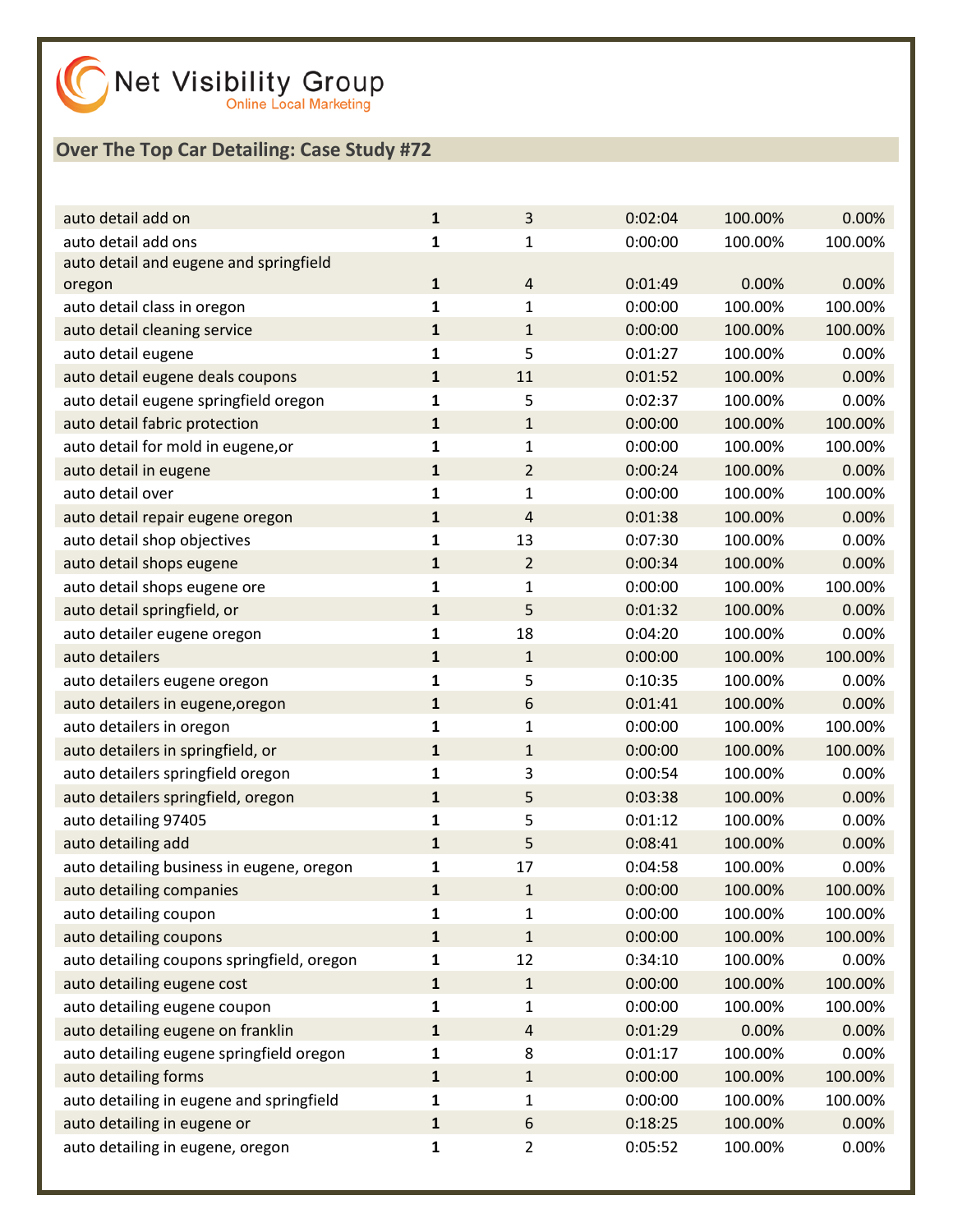| auto detailing in springfield oregon        | 1            | $\mathbf{1}$   | 0:00:00 | 100.00% | 100.00% |
|---------------------------------------------|--------------|----------------|---------|---------|---------|
| auto detailing ineugene, oregon             | 1            | 1              | 0:00:00 | 100.00% | 100.00% |
| auto detailing receiving forms              | $\mathbf{1}$ | 3              | 0:00:18 | 100.00% | 0.00%   |
| auto detailing shops                        | $\mathbf{1}$ | 4              | 0:00:55 | 100.00% | 0.00%   |
| auto detailing shops usa                    | $\mathbf{1}$ | 3              | 0:00:18 | 100.00% | 0.00%   |
| auto detailing spingfield oregon            | 1            | 1              | 0:00:00 | 0.00%   | 100.00% |
| auto detailing springfield eugene           | $\mathbf{1}$ | $\mathbf{1}$   | 0:00:00 | 100.00% | 100.00% |
| auto detailing springfield, or              | $\mathbf{1}$ | 19             | 0:05:09 | 100.00% | 0.00%   |
| auto detailing springfield, oregon          | $\mathbf{1}$ | 8              | 0:06:50 | 100.00% | 0.00%   |
| auto detailing, eugene, oregon              | 1            | 5              | 0:07:55 | 0.00%   | 0.00%   |
| auto detailling eugene                      | $\mathbf{1}$ | 4              | 0:00:25 | 100.00% | 0.00%   |
| auto deteailing eugene or                   | $\mathbf{1}$ | 4              | 0:00:54 | 100.00% | 0.00%   |
| auto engine detailing eugene springfield    | $\mathbf{1}$ | $\overline{2}$ | 0:01:56 | 0.00%   | 0.00%   |
| auto glass cleaning eugene oregon           | 1            | 4              | 0:01:50 | 100.00% | 0.00%   |
| auto glass eugene or                        | $\mathbf{1}$ | $\mathbf{1}$   | 0:00:00 | 100.00% | 100.00% |
| auto glass in creswell, or                  | 1            | $\mathbf{1}$   | 0:00:00 | 100.00% | 100.00% |
| auto glass replacement                      | $\mathbf{1}$ | $\mathbf{1}$   | 0:00:00 | 100.00% | 100.00% |
| auto glass tint and removal                 | $\mathbf{1}$ | 2              | 0:00:53 | 100.00% | 0.00%   |
| auto interior clean pet smell eugene oregon | $\mathbf{1}$ | $\overline{2}$ | 0:00:25 | 100.00% | 0.00%   |
| auto interior detailing eugene oregon       | $\mathbf{1}$ | $\mathbf{1}$   | 0:00:00 | 0.00%   | 100.00% |
| auto mold removal eugene oregon             | $\mathbf{1}$ | $\overline{2}$ | 0:00:36 | 100.00% | 0.00%   |
| auto paint repair eugene or                 | 1            | $\mathbf{1}$   | 0:00:00 | 100.00% | 100.00% |
| auto paintless dent removal in eugene       |              |                |         |         |         |
| oregon                                      | $\mathbf{1}$ | 5              | 0:05:14 | 100.00% | 0.00%   |
| auto shops in eugene oregon                 | 1            | $\mathbf{1}$   | 0:00:00 | 100.00% | 100.00% |
| auto window tint eugene                     | $\mathbf{1}$ | $\mathbf{1}$   | 0:00:00 | 0.00%   | 100.00% |
| auto window tint in eugene oregon           | 1            | 3              | 0:01:15 | 100.00% | 0.00%   |
| auto window tinting eugene                  | $\mathbf{1}$ | $\mathbf{1}$   | 0:00:00 | 100.00% | 100.00% |
| auto window tinting eugene, or              | 1            | 3              | 0:01:59 | 100.00% | 0.00%   |
| auto window tinting in eugene               | $\mathbf{1}$ | 3              | 0:04:19 | 100.00% | 0.00%   |
| autodetailers eugene oregon                 | 1            | 5              | 0:01:05 | 100.00% | 0.00%   |
| autodetailing                               | 1            | $\mathbf{1}$   | 0:00:00 | 100.00% | 100.00% |
| autodetailingeugeneoregon                   | 1            | 4              | 0:05:01 | 100.00% | 0.00%   |
| automobile detailing coupons                | $\mathbf{1}$ | $\mathbf{1}$   | 0:00:00 | 100.00% | 100.00% |
| automobile detailing eugene oregon          | 1            | 4              | 0:02:10 | 100.00% | 0.00%   |
| automotive detailing                        | $\mathbf{1}$ | 3              | 0:04:58 | 100.00% | 0.00%   |
| automotive detailing and restoration        | 1            | 3              | 0:11:24 | 100.00% | 0.00%   |
| automotive detailing condition form         | $\mathbf{1}$ | $\mathbf{1}$   | 0:00:00 | 100.00% | 100.00% |
| automotive detailing services               | 1            | 1              | 0:00:00 | 100.00% | 100.00% |
| automotive detaling springfield oregon      | $\mathbf{1}$ | $\mathbf{1}$   | 0:00:00 | 0.00%   | 100.00% |
| automotive interior eugene                  | 1            | 1              | 0:00:00 | 100.00% | 100.00% |
|                                             |              |                |         |         |         |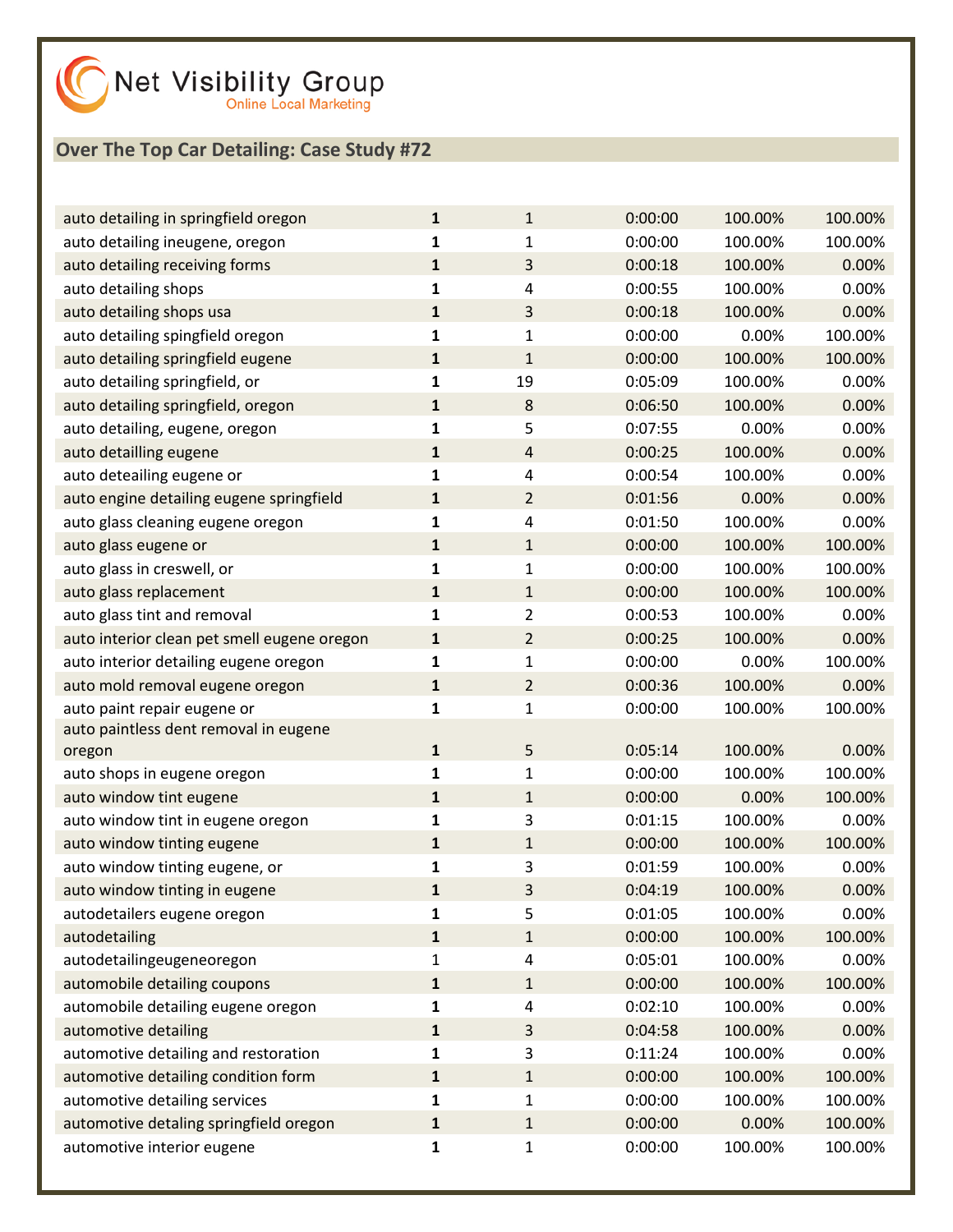| automotive tint eugene or                                 | $\mathbf{1}$ | 1              | 0:00:00 | 0.00%   | 100.00% |
|-----------------------------------------------------------|--------------|----------------|---------|---------|---------|
| automotive upholstery repair eugene                       | 1            | 1              | 0:00:00 | 100.00% | 100.00% |
| best auto detail and eugene                               | $\mathbf{1}$ | $\overline{2}$ | 0:00:41 | 100.00% | 0.00%   |
| best auto detail eugene                                   | 1            | $\overline{2}$ | 0:06:35 | 100.00% | 0.00%   |
| best auto detail shop in eugene ore                       | $\mathbf{1}$ | $\overline{2}$ | 0:00:08 | 0.00%   | 0.00%   |
| best auto detailer eugene oregon                          | 1            | 7              | 0:02:33 | 100.00% | 0.00%   |
| best auto detailer in eugene                              | $\mathbf{1}$ | $\mathbf{1}$   | 0:00:00 | 100.00% | 100.00% |
| best auto detailing eugene                                | 1            | $\mathbf{1}$   | 0:00:00 | 0.00%   | 100.00% |
| best auto detailing eugene oregon                         | $\mathbf{1}$ | 5              | 0:04:09 | 100.00% | 0.00%   |
| best auto detailing in eugene or                          | 1            | 1              | 0:00:00 | 100.00% | 100.00% |
| best car detail eugene, or                                | $\mathbf{1}$ | 4              | 0:00:28 | 100.00% | 0.00%   |
| best car detail shops in eugene                           | 1            | 5              | 0:01:08 | 100.00% | 0.00%   |
| best paintless dent puller to buy?                        | $\mathbf{1}$ | $\mathbf{1}$   | 0:00:00 | 100.00% | 100.00% |
| bills detailing eugene oregon                             | 1            | $\mathbf{1}$   | 0:00:00 | 100.00% | 100.00% |
| boat deatailing in eugene oregon                          | $\mathbf{1}$ | 7              | 0:01:18 | 100.00% | 0.00%   |
| boat detailing +"oregon"                                  | 1            | $\mathbf{1}$   | 0:00:00 | 100.00% | 100.00% |
| boat detailing eugene or                                  | $\mathbf{1}$ | 18             | 0:04:37 | 0.00%   | 0.00%   |
| boat detailing in eugene and springfield                  |              |                |         |         |         |
| oregon                                                    | 1            | 8              | 0:06:09 | 100.00% | 0.00%   |
| boat wash, eugene, or                                     | $\mathbf{1}$ | $\overline{2}$ | 0:07:23 | 100.00% | 0.00%   |
| boat washing                                              | 1            | $\mathbf{1}$   | 0:00:00 | 100.00% | 100.00% |
| boats euguene, springfield                                | $\mathbf{1}$ | $\mathbf{1}$   | 0:00:00 | 100.00% | 100.00% |
| broken auto glass                                         | 1            | $\overline{2}$ | 0:00:02 | 100.00% | 0.00%   |
| car and van detailing services in springfield<br>illinois | $\mathbf{1}$ | $\mathbf{1}$   | 0:00:00 | 100.00% | 100.00% |
| car buffing eugene                                        | $\mathbf{1}$ | $\mathbf{1}$   | 0:00:00 | 100.00% | 100.00% |
| car buffing eugene, oregon                                | $\mathbf{1}$ | $\mathbf{1}$   | 0:00:00 | 100.00% | 100.00% |
| car carpet steam cleaning springfield oregon              | 1            | 6              | 0:03:06 | 100.00% | 0.00%   |
| car cleaners eugene or                                    | $\mathbf{1}$ | 5              | 0:01:26 | 100.00% | 0.00%   |
| car cleaning eugene or                                    | 1            | $\mathbf{1}$   | 0:00:00 | 0.00%   | 100.00% |
| car cleaning services eugene or                           | 1            | 8              | 0:04:12 | 100.00% | 0.00%   |
| car cleaning services springfield oregon                  | 1            | 3              | 0:00:25 | 100.00% | 0.00%   |
| car cleaning shops                                        | 1            | 5              | 0:01:22 | 100.00% | 0.00%   |
| car cleaning shops in eugene oregon                       | 1            | 1              | 0:00:00 | 0.00%   | 100.00% |
| car cleaning supplies shop eugene                         | $\mathbf{1}$ | $\mathbf{1}$   | 0:00:00 | 0.00%   | 100.00% |
| car detail 97477                                          | 1            | 3              | 0:13:29 | 100.00% | 0.00%   |
| car detail and springfield oregon                         | 1            | 3              | 0:00:44 | 100.00% | 0.00%   |
| car detail cleaning service eugene oregon                 | 1            | 19             | 0:11:37 | 100.00% | 0.00%   |
| car detail coupons eugene                                 | $\mathbf{1}$ | 14             | 0:04:28 | 100.00% | 0.00%   |
| car detail coupons eugene oregon                          | 1            | 5              | 0:00:51 | 0.00%   | 0.00%   |
| car detail eugene or                                      | $\mathbf{1}$ | $\mathbf{1}$   | 0:00:00 | 100.00% | 100.00% |
| car detail prices eugene oregon                           | 1            | $\mathbf{1}$   | 0:00:00 | 100.00% | 100.00% |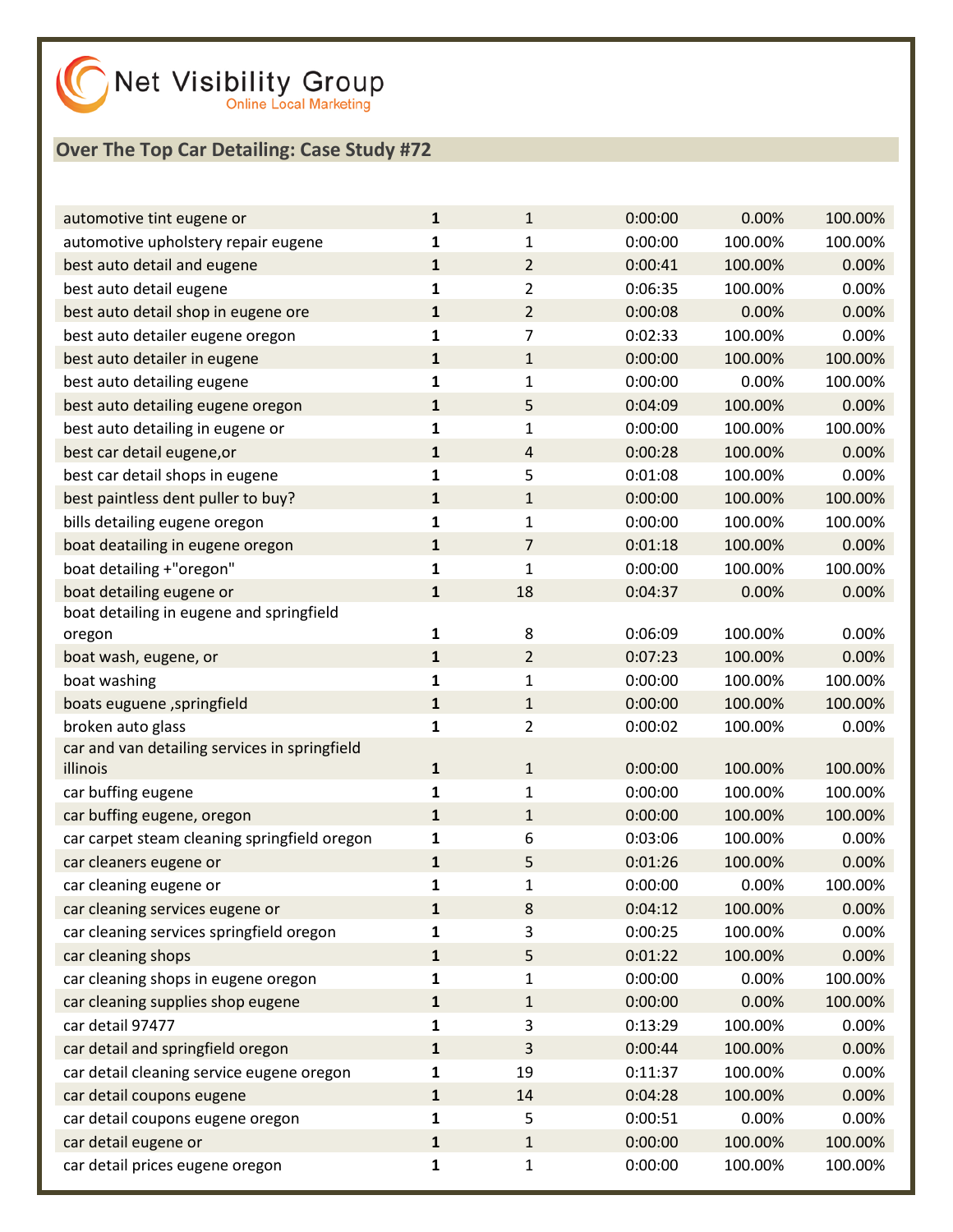| car detail shop                            | ${\bf 1}$    | $\overline{2}$ | 0:01:51 | 100.00% | 0.00%   |
|--------------------------------------------|--------------|----------------|---------|---------|---------|
| car detail shop eugene oregon              | 1            | $\mathbf{1}$   | 0:00:00 | 100.00% | 100.00% |
| car detail shops in springfield oregon     | $\mathbf{1}$ | $\mathbf{1}$   | 0:00:00 | 100.00% | 100.00% |
| car detail springfield oregon              | $\mathbf{1}$ | $\mathbf{1}$   | 0:00:00 | 100.00% | 100.00% |
| car detail, eugene, oregon                 | $\mathbf{1}$ | $\mathbf{1}$   | 0:00:00 | 100.00% | 100.00% |
| car detail, oregon                         | 1            | 2              | 0:00:02 | 0.00%   | 0.00%   |
| car detailed eugene or                     | $\mathbf{1}$ | $\overline{7}$ | 0:03:47 | 100.00% | 0.00%   |
| car detailed eugene oregon                 | 1            | 4              | 0:01:02 | 100.00% | 0.00%   |
| car detailer eugene                        | $\mathbf{1}$ | 3              | 0:00:42 | 100.00% | 0.00%   |
| car detailer eugene oregon                 | 1            | 7              | 0:02:36 | 100.00% | 0.00%   |
| car detailer in eugene or                  | $\mathbf{1}$ | $\mathbf{1}$   | 0:00:00 | 100.00% | 100.00% |
| car detailers                              | 1            | 4              | 0:03:10 | 100.00% | 0.00%   |
| car detailers eugene or                    | $\mathbf{1}$ | $\sqrt{4}$     | 0:09:22 | 100.00% | 0.00%   |
| car detailers in eugene                    | 1            | $\mathbf{1}$   | 0:00:00 | 100.00% | 100.00% |
| car detailers springfield or eugene oregon | $\mathbf{1}$ | 10             | 0:05:50 | 100.00% | 0.00%   |
| car detailing \$180                        | 1            | 1              | 0:00:00 | 100.00% | 100.00% |
| car detailing 97405                        | $\mathbf{1}$ | 3              | 0:00:30 | 100.00% | 0.00%   |
| car detailing add ons                      | 1            | $\mathbf{1}$   | 0:00:00 | 100.00% | 100.00% |
| car detailing addons                       | $\mathbf{1}$ | $\overline{2}$ | 0:00:03 | 0.00%   | 0.00%   |
| car detailing adons                        | 1            | 5              | 0:07:52 | 100.00% | 0.00%   |
| car detailing coupon eugene or             | $\mathbf{1}$ | $\mathbf{1}$   | 0:00:00 | 100.00% | 100.00% |
| car detailing deals in eugene              | 1            | $\overline{2}$ | 0:00:42 | 100.00% | 0.00%   |
| car detailing eugene or best               | $\mathbf{1}$ | $\overline{2}$ | 0:00:20 | 0.00%   | 0.00%   |
| car detailing eugene oregon leather        | 1            | $\mathbf{1}$   | 0:00:00 | 100.00% | 100.00% |
| car detailing eugene/springfield or        | ${\bf 1}$    | $\overline{2}$ | 0:01:26 | 100.00% | 0.00%   |
| car detailing franklin blvd eugene         | 1            | 3              | 0:02:12 | 100.00% | 0.00%   |
| car detailing headlights                   | $\mathbf{1}$ | $\mathbf{1}$   | 0:00:00 | 100.00% | 100.00% |
| car detailing in eugene, oregon            | 1            | 6              | 0:02:33 | 100.00% | 0.00%   |
| car detailing in springfield               | $\mathbf{1}$ | $\mathbf 1$    | 0:00:00 | 100.00% | 100.00% |
| car detailing map shops                    | 1            | 3              | 0:00:17 | 100.00% | 0.00%   |
| car detailing places eugene oregon         | ${\bf 1}$    | $\mathbf{1}$   | 0:00:00 | 100.00% | 100.00% |
| car detailing prices eugene, oregon        | 1            | 9              | 0:04:19 | 100.00% | 0.00%   |
| car detailing products                     | 1            | 12             | 0:05:30 | 0.00%   | 0.00%   |
| car detailing service order                | 1            | 1              | 0:00:00 | 100.00% | 100.00% |
| car detailing service, eugene, or.         | 1            | 3              | 0:00:35 | 100.00% | 0.00%   |
| car detailing springfield                  | 1            | 3              | 0:01:06 | 100.00% | 0.00%   |
| car detailing springfield or               | 1            | $\overline{7}$ | 0:03:22 | 100.00% | 0.00%   |
| car detailing springfield or off of 30th   | 1            | $\mathbf{1}$   | 0:00:00 | 100.00% | 100.00% |
| car detil eugene                           | 1            | $6\,$          | 0:01:12 | 100.00% | 0.00%   |
| car glass repair eugene                    | 1            | $\mathbf{1}$   | 0:00:00 | 100.00% | 100.00% |
| car in eugene oregon                       | $\mathbf 1$  | $\mathbf 1$    | 0:00:00 | 100.00% | 100.00% |
|                                            |              |                |         |         |         |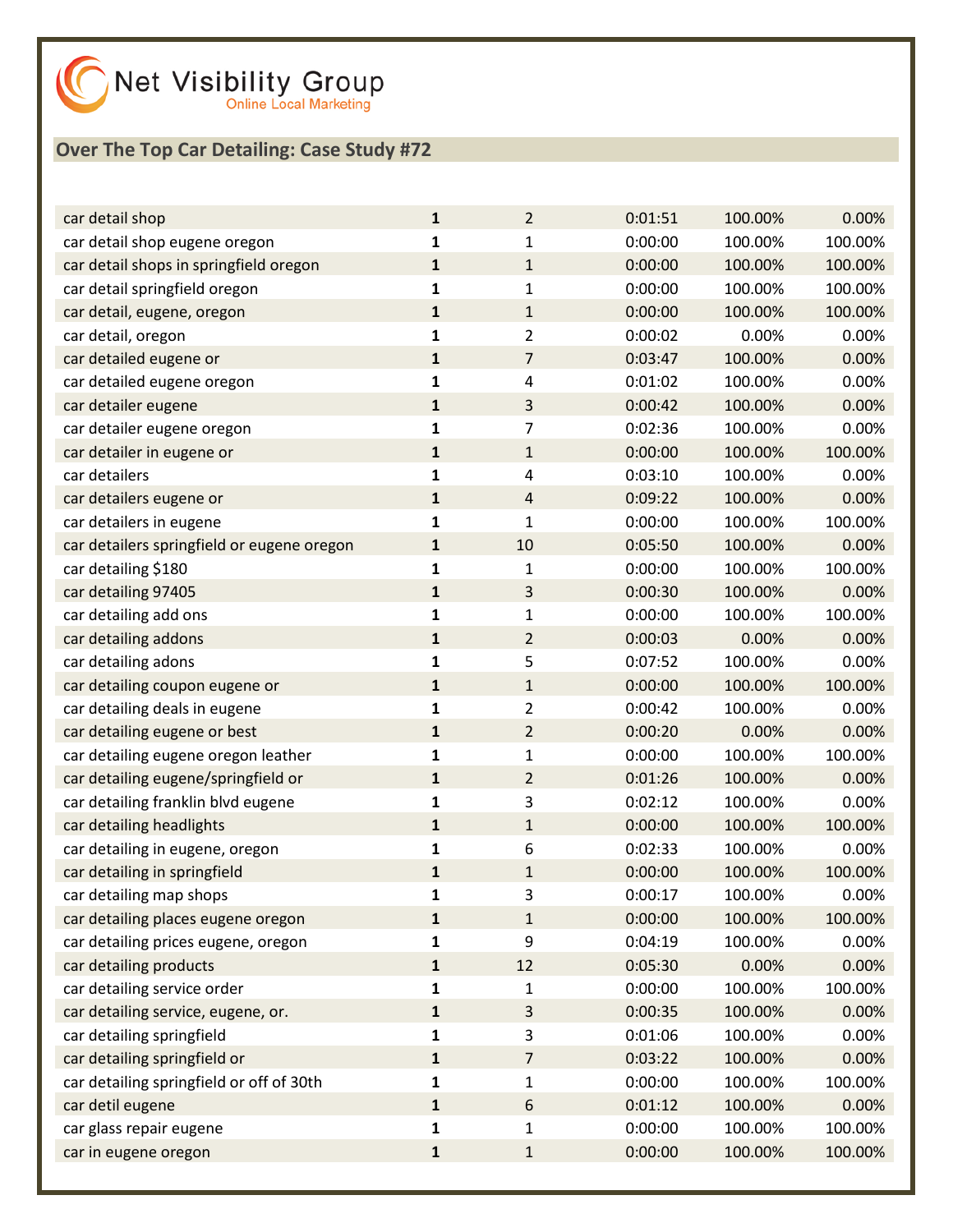| car interior detailing eugene cheap         | 1            | 1              | 0:00:00 | 100.00% | 100.00% |
|---------------------------------------------|--------------|----------------|---------|---------|---------|
| car interior detailing in eugene oregon     | $\mathbf{1}$ | 18             | 0:07:31 | 100.00% | 0.00%   |
| car interior wash in eugene                 | 1            | 2              | 0:00:17 | 100.00% | 0.00%   |
| car interor detailing eugene                | $\mathbf{1}$ | 3              | 0:09:52 | 100.00% | 0.00%   |
| car medic eugene paintless dent repair      | 1            | 2              | 0:00:14 | 0.00%   | 0.00%   |
| car mold removal prices                     | $\mathbf{1}$ | 3              | 0:01:19 | 100.00% | 0.00%   |
| car paint protection eugene                 | 1            | 3              | 0:01:37 | 100.00% | 0.00%   |
| car removal                                 | $\mathbf{1}$ | $\mathbf{1}$   | 0:00:00 | 100.00% | 100.00% |
| car scratch repair eugene                   | $\mathbf{1}$ | 1              | 0:00:00 | 100.00% | 100.00% |
| car shampoo 97405                           | $\mathbf{1}$ | $\mathbf{1}$   | 0:00:00 | 100.00% | 100.00% |
| car shampoo in eugene                       | 1            | 1              | 0:00:00 | 100.00% | 100.00% |
| car shop eugene oregon                      | $\mathbf{1}$ | 5              | 0:01:19 | 100.00% | 0.00%   |
| car tint 97477                              | 1            | 1              | 0:00:00 | 100.00% | 100.00% |
| car tint eugene                             | $\mathbf{1}$ | 21             | 0:03:39 | 100.00% | 0.00%   |
| car tint eugene or                          | 1            | 1              | 0:00:00 | 100.00% | 100.00% |
| car tint eugene oregon                      | $\mathbf{1}$ | 10             | 0:03:31 | 100.00% | 0.00%   |
| car tinting eugene oregon                   | 1            | 6              | 0:02:01 | 100.00% | 0.00%   |
| car tinting eugene, or                      | $\mathbf{1}$ | $\overline{4}$ | 0:01:21 | 100.00% | 0.00%   |
| car tinting prices eugene oregon            | 1            | 1              | 0:00:00 | 100.00% | 100.00% |
| car tints in eugene or                      | $\mathbf{1}$ | $\overline{2}$ | 0:00:13 | 100.00% | 0.00%   |
| car upholstery cleaning eugene              | 1            | 1              | 0:00:00 | 100.00% | 100.00% |
| car wash deals eugene springfield           | $\mathbf{1}$ | 3              | 0:03:05 | 100.00% | 0.00%   |
| car wash detailing eugene oregon            | 1            | 1              | 0:00:00 | 100.00% | 100.00% |
| car waxing, oregon                          | $\mathbf{1}$ | $\mathbf{1}$   | 0:00:00 | 0.00%   | 100.00% |
| car window replacement eugene, or           | 1            | 1              | 0:00:00 | 100.00% | 100.00% |
| car window tint installation instructions   | $\mathbf{1}$ | $\mathbf{1}$   | 0:00:00 | 0.00%   | 100.00% |
| car window tinting eugene                   | 1            | 5              | 0:01:20 | 100.00% | 0.00%   |
| car window tinting eugene or.               | $\mathbf{1}$ | $\mathbf{1}$   | 0:00:00 | 100.00% | 100.00% |
| car window tinting in eugene                | 1            | 2              | 0:00:15 | 100.00% | 0.00%   |
| car window tinting in eugene oregin         | $\mathbf{1}$ | 3              | 0:00:47 | 100.00% | 0.00%   |
| car window tinting in eugene oregon         | 1            | 2              | 0:00:18 | 100.00% | 0.00%   |
| car window tinting prices eugene            | $\mathbf{1}$ | $\overline{2}$ | 0:00:15 | 100.00% | 0.00%   |
| car windows cleaaner in eugene oregon       | 1            | 7              | 0:01:19 | 100.00% | 0.00%   |
| car+detail+eugene                           | $\mathbf{1}$ | $\overline{4}$ | 0:00:16 | 100.00% | 0.00%   |
| car+detailers+add+ons                       | 1            | 1              | 0:00:00 | 100.00% | 100.00% |
| car+detailing                               | $\mathbf{1}$ | $\mathbf{1}$   | 0:00:00 | 100.00% | 100.00% |
| car+detailing+windshield+rain               | 1            | 1              | 0:00:00 | 100.00% | 100.00% |
| cardetailing                                | $\mathbf{1}$ | $\mathbf{1}$   | 0:00:00 | 100.00% | 100.00% |
| cheap interior car cleaning eugene          | 1            | 3              | 0:00:36 | 100.00% | 0.00%   |
| cheap windshield replacement eugene, or     | $\mathbf{1}$ | $\overline{2}$ | 0:02:29 | 100.00% | 0.00%   |
| cheapest deal window tinting in springfield | 1            | 1              | 0:00:00 | 100.00% | 100.00% |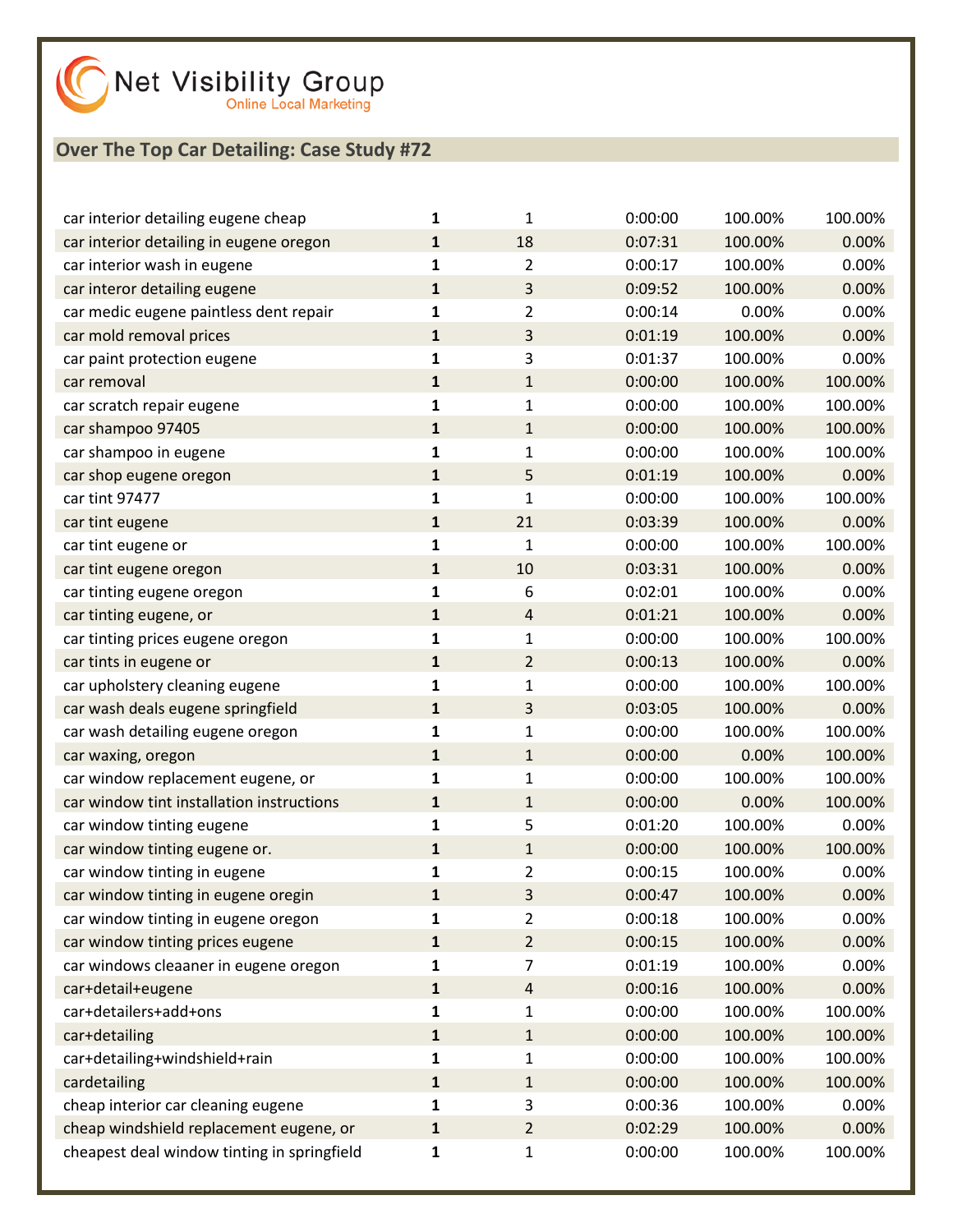| oregon                                       |              |                |         |         |         |
|----------------------------------------------|--------------|----------------|---------|---------|---------|
| chip repair eugene or                        | $\mathbf{1}$ | $\mathbf{1}$   | 0:00:00 | 100.00% | 100.00% |
| classic car eugene oregon                    | $\mathbf{1}$ | 7              | 0:01:23 | 100.00% | 0.00%   |
| classic car windshield replacement in oregon | $\mathbf{1}$ | $\mathbf{1}$   | 0:00:00 | 100.00% | 100.00% |
| classic cars eugene, oregon                  | 1            | 3              | 0:00:29 | 100.00% | 0.00%   |
| cleaning detailing eugene oregon             | $\mathbf{1}$ | 5              | 0:01:16 | 100.00% | 0.00%   |
| cleaning equipment eugene                    | $\mathbf{1}$ | 1              | 0:00:00 | 100.00% | 100.00% |
| cleaning mold from car eugene                | $\mathbf{1}$ | 5              | 0:03:31 | 100.00% | 0.00%   |
| convertible replacement 97402                | 1            | $\mathbf{1}$   | 0:00:00 | 100.00% | 100.00% |
| convertible top repair shops in springfield  | $\mathbf{1}$ | $\overline{2}$ | 0:00:18 | 100.00% | 0.00%   |
| convertible window repair eugene oregon      | 1            | $\mathbf{1}$   | 0:00:00 | 100.00% | 100.00% |
| cost of window tinting in eugene oregon      | $\mathbf{1}$ | $\mathbf{1}$   | 0:00:00 | 100.00% | 100.00% |
| cost to remove mold from car by professional |              |                |         |         |         |
| service                                      | $\mathbf{1}$ | 3              | 0:00:10 | 100.00% | 0.00%   |
| coupon discount auto detail eugene           |              |                |         |         |         |
| springfield                                  | $\mathbf{1}$ | 5              | 0:10:25 | 100.00% | 0.00%   |
| coupon for window tinting in eugene          | $\mathbf{1}$ | $\mathbf 1$    | 0:00:00 | 100.00% | 100.00% |
| coupon window repair "eugene, oregon"        | $\mathbf{1}$ | $\mathbf{1}$   | 0:00:00 | 100.00% | 100.00% |
| coupons car detail springfield or            | $\mathbf{1}$ | 16             | 0:11:59 | 100.00% | 0.00%   |
| cracked windsheild repair                    | $\mathbf{1}$ | $\overline{2}$ | 0:00:03 | 100.00% | 0.00%   |
| cracked windshield                           | $\mathbf{1}$ | 1              | 0:00:00 | 100.00% | 100.00% |
| dent eugene                                  | $\mathbf{1}$ | $\mathbf{1}$   | 0:00:00 | 100.00% | 100.00% |
| dent popper eugene oregon                    | $\mathbf{1}$ | 1              | 0:00:00 | 100.00% | 100.00% |
| dent removal, eugene, or                     | $\mathbf{1}$ | $\mathbf{1}$   | 0:00:00 | 0.00%   | 100.00% |
| dent repair in eugene oregon                 | $\mathbf{1}$ | 3              | 0:00:54 | 100.00% | 0.00%   |
| dent repairs eugene                          | $\mathbf{1}$ | 3              | 0:01:09 | 100.00% | 0.00%   |
| dent, eugene                                 | $\mathbf{1}$ | $\mathbf{1}$   | 0:00:00 | 100.00% | 100.00% |
| detail auto eugene                           | $\mathbf{1}$ | 11             | 0:02:29 | 100.00% | 0.00%   |
| detail automobiles prices oregon             | 1            | 11             | 0:07:37 | 100.00% | 0.00%   |
| detail car cleaning service eugene           | $\mathbf{1}$ | 13             | 0:12:20 | 100.00% | 0.00%   |
| detail car eugene or                         | 1            | 5              | 0:24:51 | 100.00% | 0.00%   |
| detail cleaning cars springfield             | $\mathbf{1}$ | $\mathbf{1}$   | 0:00:00 | 100.00% | 100.00% |
| detail cleaning eugene oregon                | $\mathbf{1}$ | 1              | 0:00:00 | 100.00% | 100.00% |
| detail eugene, or                            | $\mathbf 1$  | $\overline{4}$ | 0:05:02 | 100.00% | 0.00%   |
| detail shop + eugene or                      | $\mathbf 1$  | 1              | 0:00:00 | 100.00% | 100.00% |
| detail shop eugene oregon                    | $\mathbf 1$  | $\mathbf{1}$   | 0:00:00 | 100.00% | 100.00% |
| detail shop in eugene                        | $\mathbf 1$  | 11             | 0:03:07 | 100.00% | 0.00%   |
| detail shop oregon                           | $\mathbf 1$  | $\mathbf{1}$   | 0:00:00 | 100.00% | 100.00% |
| detail shops in eugene orgon                 | $\mathbf{1}$ | 2              | 0:01:28 | 100.00% | 0.00%   |
| detail shops springfield                     | $\mathbf 1$  | $\overline{2}$ | 0:00:06 | 100.00% | 0.00%   |
| detail shops, eugene, or                     | $\mathbf 1$  | 5              | 0:03:16 | 100.00% | 0.00%   |
| detailers eugene or                          | $\mathbf 1$  | $\mathbf{1}$   | 0:00:00 | 100.00% | 100.00% |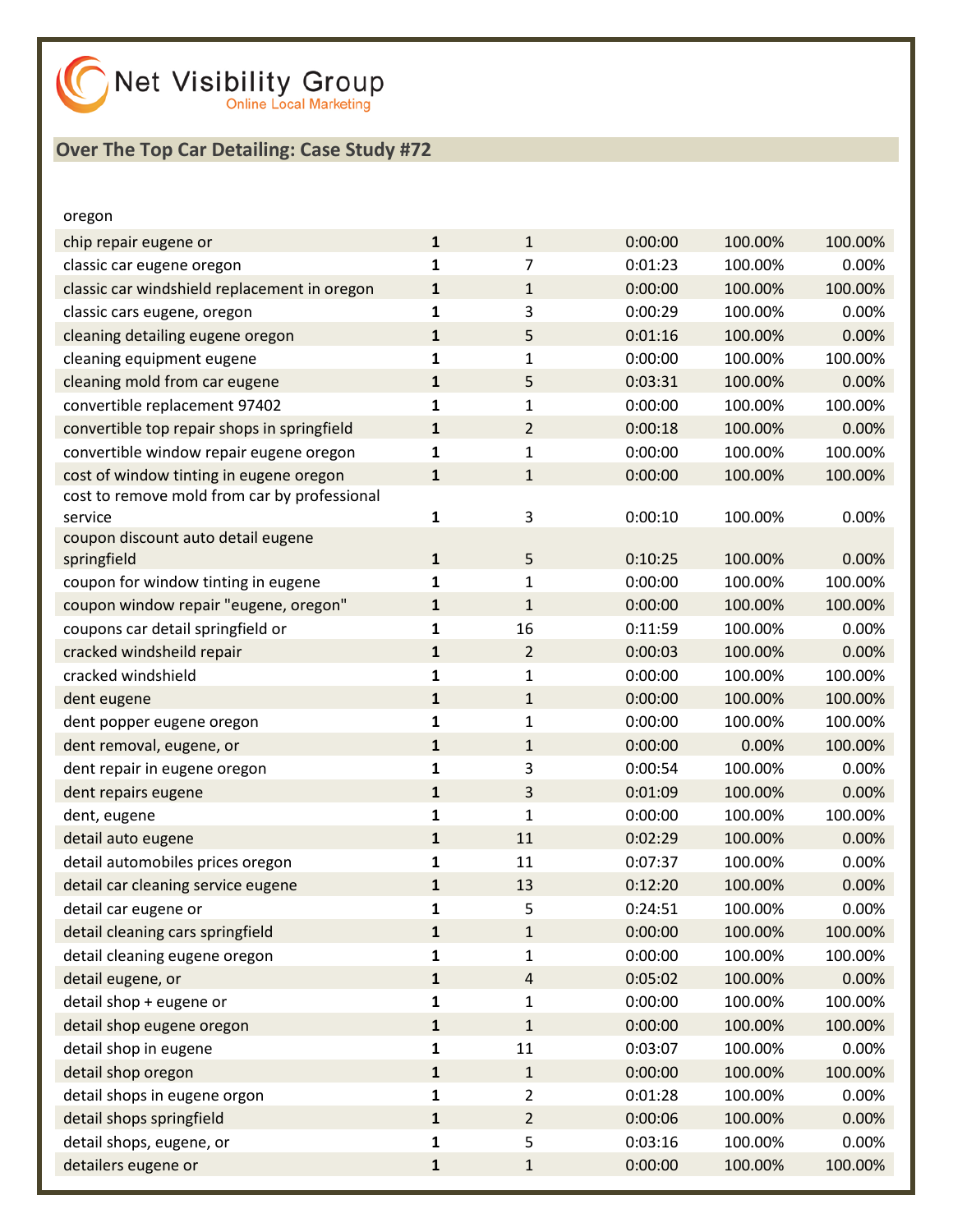

| detailing a car in springfield or         | 1            | 14             | 0:03:05 | 100.00% | 0.00%   |
|-------------------------------------------|--------------|----------------|---------|---------|---------|
| detailing auto                            | $\mathbf{1}$ | $\overline{2}$ | 0:00:08 | 100.00% | 0.00%   |
| detailing auto eugene or                  | 1            | 9              | 0:05:04 | 100.00% | 0.00%   |
| detailing car coupon eugene               | $\mathbf{1}$ | $\overline{2}$ | 0:02:15 | 100.00% | 0.00%   |
| detailing cars forms                      | $\mathbf{1}$ | 11             | 0:04:31 | 100.00% | 0.00%   |
| detailing coupons                         | $\mathbf 1$  | $\mathbf{1}$   | 0:00:00 | 100.00% | 100.00% |
| detailing in eugene                       | 1            | $\mathbf 1$    | 0:00:00 | 0.00%   | 100.00% |
| detailing in eugene oregon                | $\mathbf{1}$ | $\mathbf{1}$   | 0:00:00 | 100.00% | 100.00% |
| detailing oregon                          | 1            | 1              | 0:00:00 | 0.00%   | 100.00% |
| detailing shop eugene oregon              | $\mathbf 1$  | $\overline{2}$ | 0:02:28 | 100.00% | 0.00%   |
| detailing site:com                        | 1            | $\mathbf 1$    | 0:00:00 | 100.00% | 100.00% |
| detailing, eugene, oregon                 | $\mathbf{1}$ | $\mathbf{1}$   | 0:00:00 | 100.00% | 100.00% |
| ding and dent repair eugene oregon        | 1            | 1              | 0:00:00 | 100.00% | 100.00% |
| drive up car detailing eugene             | $\mathbf 1$  | $\overline{2}$ | 0:00:14 | 0.00%   | 0.00%   |
| engine cleaning eugene or                 | 1            | $\mathbf{1}$   | 0:00:00 | 100.00% | 100.00% |
| engine detail eugene                      | $\mathbf{1}$ | 19             | 0:05:38 | 100.00% | 0.00%   |
| engine steam cleaning eugene oregon       | 1            | $\mathbf 1$    | 0:00:00 | 100.00% | 100.00% |
| eugend oregon car detail                  | $\mathbf 1$  | $\overline{4}$ | 0:01:15 | 100.00% | 0.00%   |
| eugene auto body dent paintless           | 1            | $\mathbf{1}$   | 0:00:00 | 100.00% | 100.00% |
| eugene auto cleaning prices               | $\mathbf{1}$ | $\overline{2}$ | 0:00:20 | 100.00% | 0.00%   |
| eugene auto deodorizer                    | 1            | 1              | 0:00:00 | 100.00% | 100.00% |
| eugene auto detail franklin               | $\mathbf 1$  | $\overline{2}$ | 0:00:55 | 100.00% | 0.00%   |
| eugene auto interior                      | $\mathbf{1}$ | $\mathbf{1}$   | 0:00:00 | 100.00% | 100.00% |
| eugene auto interior detail cost          | $\mathbf{1}$ | 4              | 0:05:24 | 100.00% | 0.00%   |
| eugene automdetailing                     | 1            | 1              | 0:00:00 | 100.00% | 100.00% |
| eugene car detail detail                  | $\mathbf 1$  | $\mathbf{1}$   | 0:00:00 | 100.00% | 100.00% |
| eugene car window repair                  | $\mathbf{1}$ | $\mathbf{1}$   | 0:00:00 | 100.00% | 100.00% |
| eugene complete car detailing             | $\mathbf{1}$ | 5              | 0:01:20 | 100.00% | 0.00%   |
| eugene detail                             | 1            | $\mathbf 1$    | 0:00:00 | 100.00% | 100.00% |
| eugene engine steaming                    | 1            | $\mathbf 1$    | 0:00:00 | 100.00% | 100.00% |
| eugene headlight car                      | 1            | 2              | 0:00:10 | 100.00% | 0.00%   |
| eugene or auto detailing                  | $\mathbf 1$  | $\overline{2}$ | 0:00:04 | 0.00%   | 0.00%   |
| eugene or auto detailing special prices   | 1            | 3              | 0:13:12 | 100.00% | 0.00%   |
| eugene or auto tinting                    | $\mathbf 1$  | $\overline{2}$ | 0:00:19 | 100.00% | 0.00%   |
| eugene or car detail                      | $\mathbf{1}$ | 6              | 0:16:38 | 100.00% | 0.00%   |
| eugene or cheap car detailing             | $\mathbf 1$  | 3              | 0:00:51 | 100.00% | 0.00%   |
| eugene or dent removal                    | 1            | 3              | 0:01:56 | 100.00% | 0.00%   |
| eugene or install headlight               | $\mathbf{1}$ | $\overline{2}$ | 0:00:06 | 100.00% | 0.00%   |
| eugene or window tinting                  | $\mathbf{1}$ | 1              | 0:00:00 | 100.00% | 100.00% |
| eugene or windshield                      | $\mathbf 1$  | $\mathbf{1}$   | 0:00:00 | 100.00% | 100.00% |
| eugene or windshield replacement services | 1            | $\mathbf{1}$   | 0:00:00 | 100.00% | 100.00% |